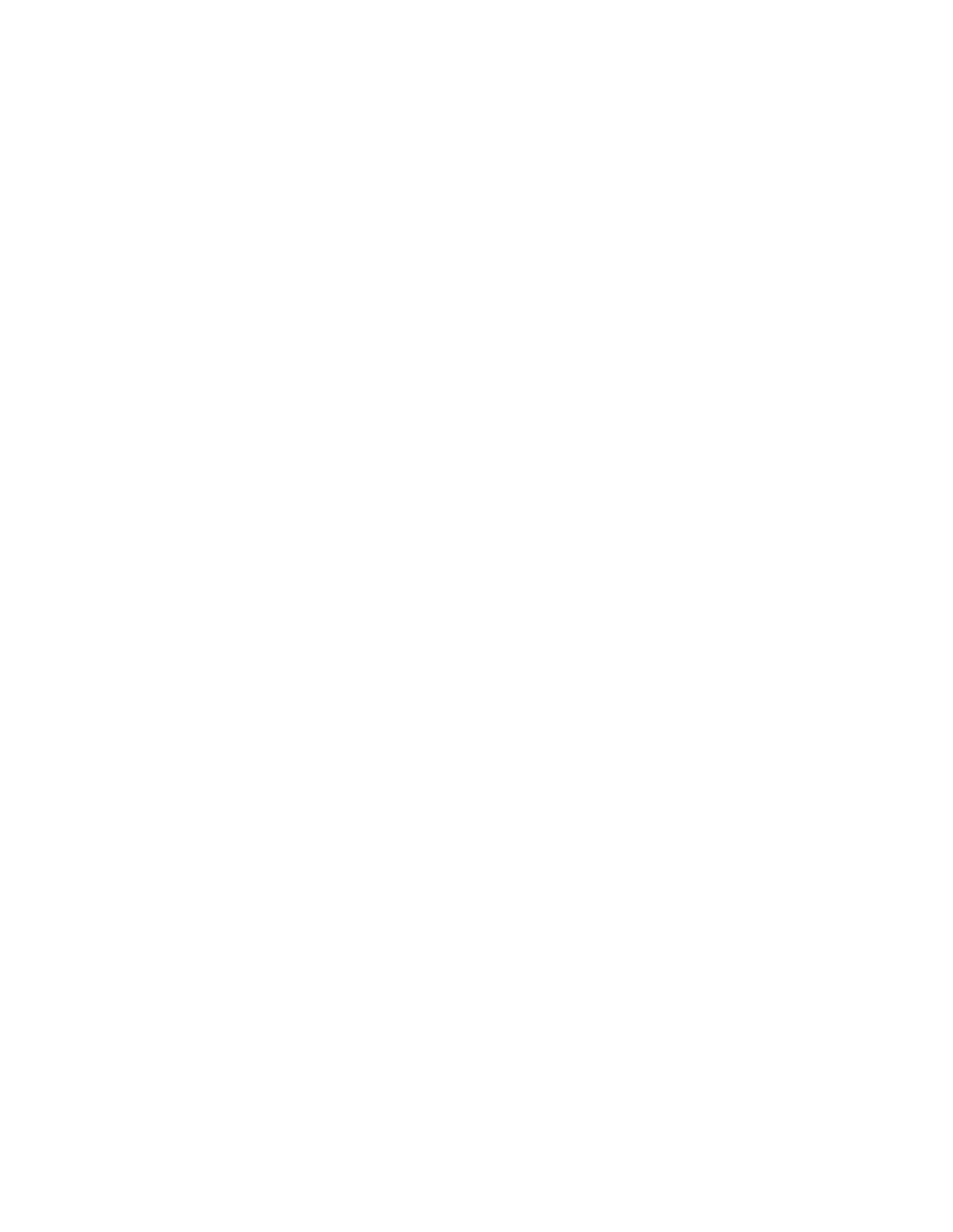#### **Notice**

This report was prepared by Research Into Action, Inc. and 360 Innovation, in the course of performing work contracted for and sponsored by the New York State Energy Research and Development Authority (hereafter "NYSERDA"). The opinions expressed in this report do not necessarily reflect those of NYSERDA or the State of New York, and reference to any specific product, service, process, or method does not constitute an implied or expressed recommendation or endorsement of it. Further, NYSERDA, the State of New York, and the contractor make no warranties or representations, expressed or implied, as to the fitness for particular purpose or merchantability of any product, apparatus, or service, or the usefulness, completeness, or accuracy of any processes, methods, or other information contained, described, disclosed, or referred to in this report. NYSERDA, the State of New York, and the contractor make no representation that the use of any product, apparatus, process, method, or other information will not infringe privately owned rights and will assume no liability for any loss, injury, or damage resulting from, or occurring in connection with, the use of information contained, described, disclosed, or referred to in this report.

NYSERDA makes every effort to provide accurate information about copyright owners and related matters in the reports we publish. Contractors are responsible for determining and satisfying copyright or other use NYSERDA Report Content and Format Guide for Evaluation Contractors (February 2014) Page 5 of 10 restrictions regarding the content of reports that they write, in compliance with NYSERDA's policies and federal law. If you are the copyright owner and believe a NYSERDA report has not properly attributed your work to you or has used it without permission, please email print@nyserda.ny.gov.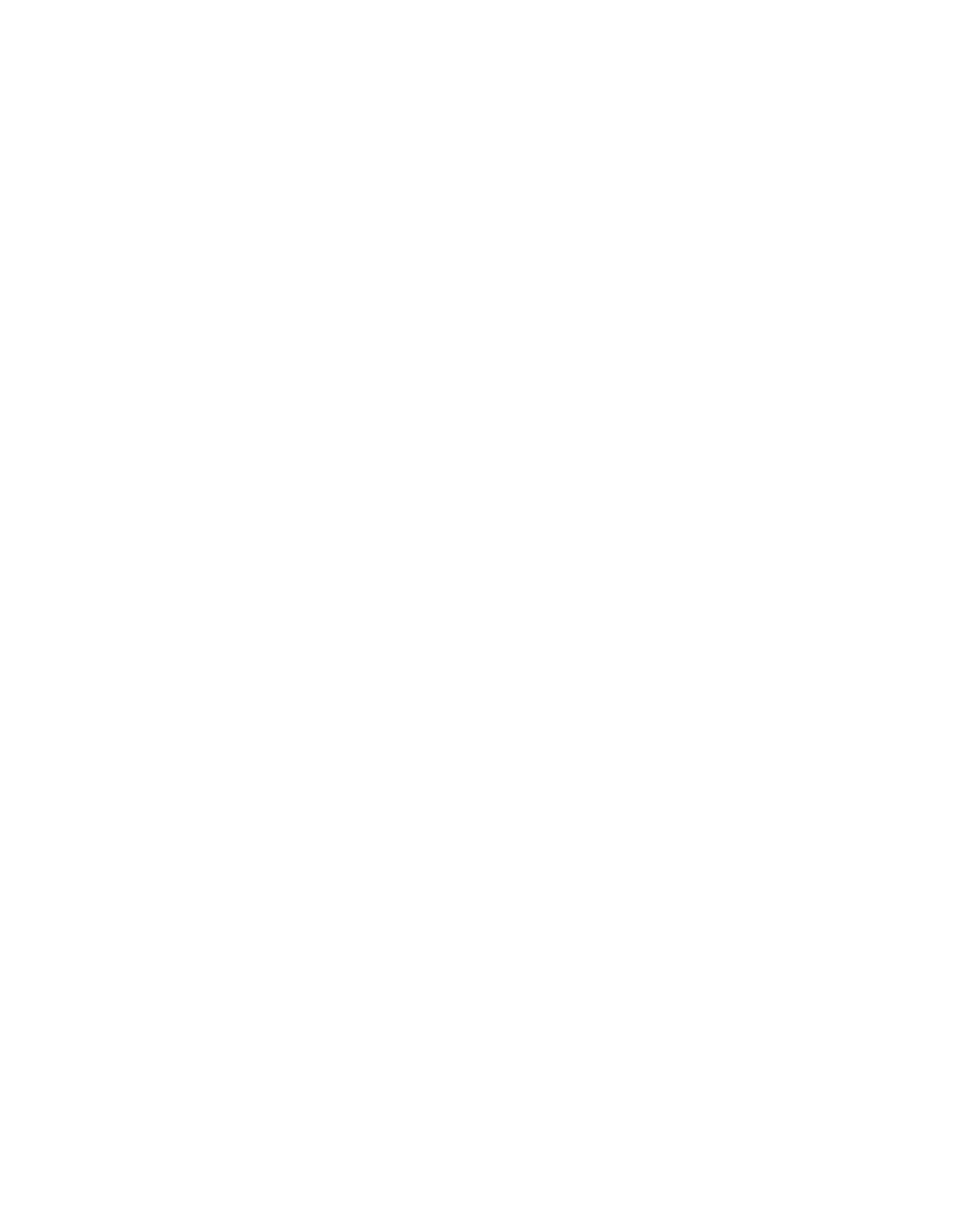# Table of Contents

| $\mathbf 1$ | PROBLEMS/ISSUES AND STAKEHOLDERS (CONTEXT) 1-1                                                                                       |
|-------------|--------------------------------------------------------------------------------------------------------------------------------------|
|             |                                                                                                                                      |
| 3           |                                                                                                                                      |
|             |                                                                                                                                      |
|             |                                                                                                                                      |
|             |                                                                                                                                      |
|             |                                                                                                                                      |
|             | 8.2 State, Federal, and Local Government Regulations and Policies8-1<br>8.3 Technology Characteristics and Competing Technologies8-1 |
|             |                                                                                                                                      |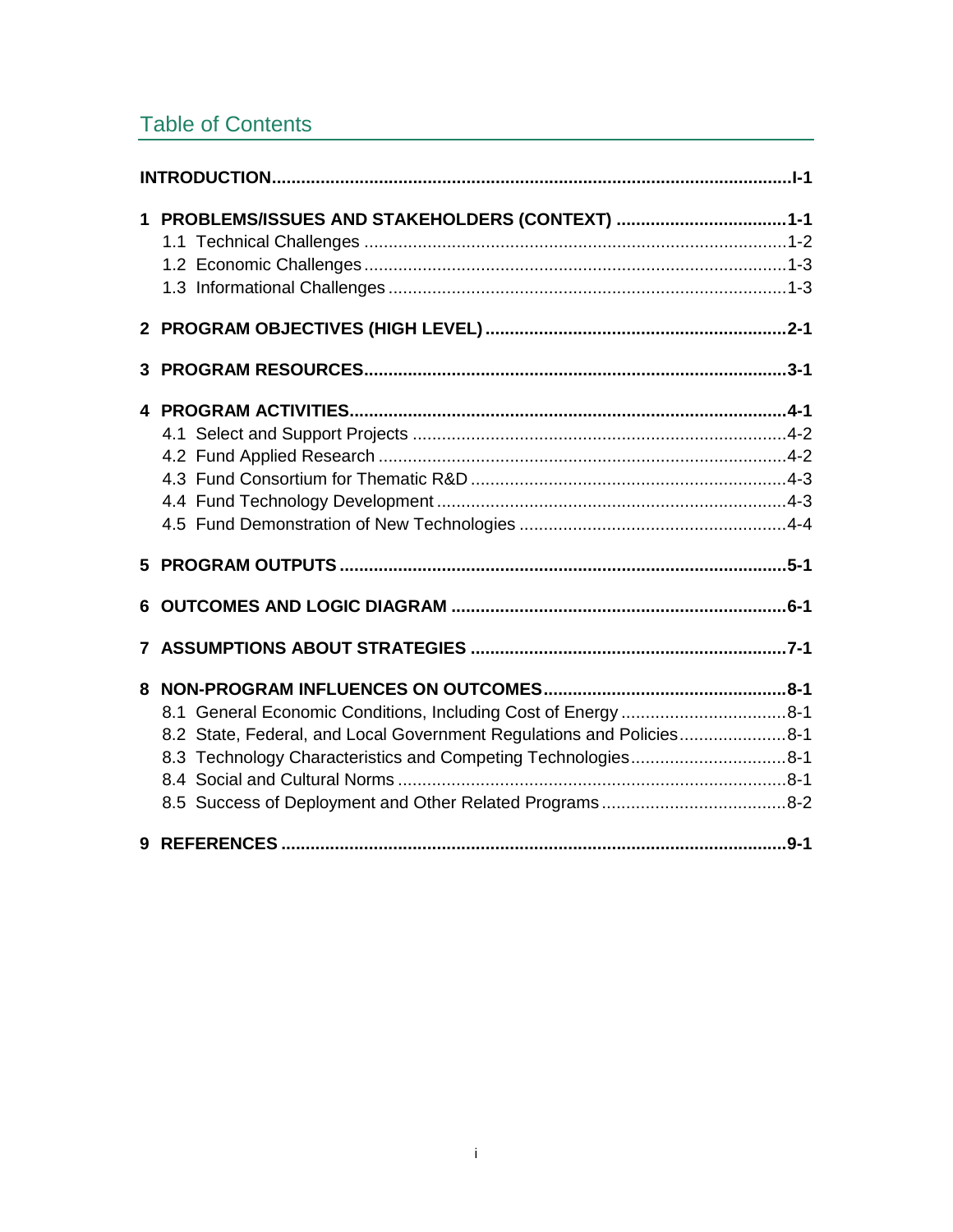# List of Figures

| Figure 6-1: Advanced Buildings Technology Development Program Logic Model6-2 |  |
|------------------------------------------------------------------------------|--|

# List of Tables

| Table 1-1: Challenges to be addressed by NYSERDA's Advanced Buildings                 |
|---------------------------------------------------------------------------------------|
|                                                                                       |
|                                                                                       |
|                                                                                       |
| Table 6-1: Short-term Outcomes (1-4 years), Indicators, and Potential Data Sources6-3 |
| Table 6-2: Intermediate-term Outcomes (5+ years), Indicators, and Potential Data      |
|                                                                                       |
| Table 6-3: Longer-term Outcomes (10+years), Indicators, and Potential Data Sources6-7 |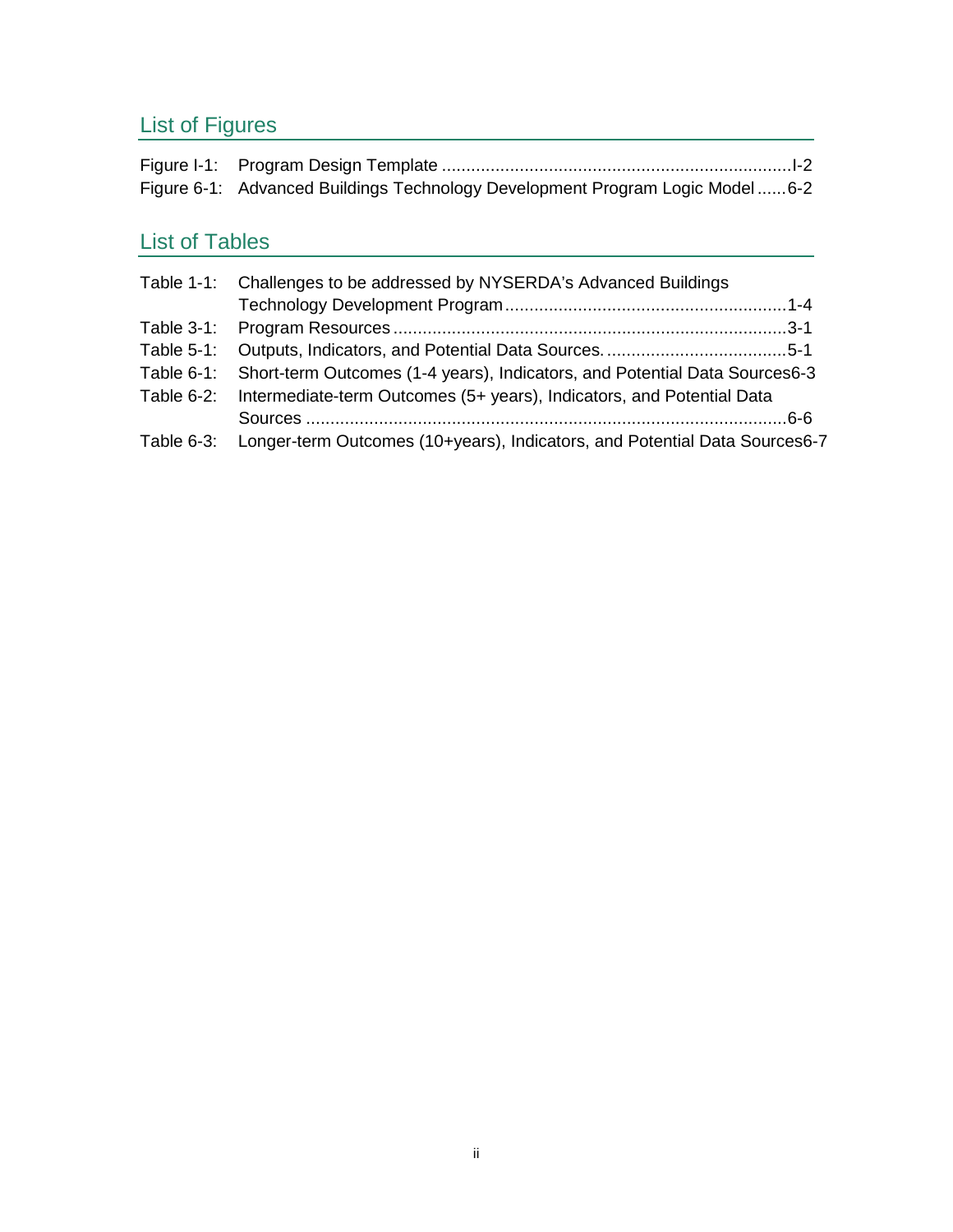## <span id="page-6-0"></span>**Introduction**

The System Benefits Charge (SBC) Plan funds public policy initiatives not expected to be adequately addressed by New York's competitive electricity markets, including energy programs targeting efficiency measures, research and development, and the low-income sector. The New York Public Service Commission (PSC) issued the Order Continuing System Benefits Charge and Approving the Operating Plan for a Technology and Market Development (T&MD) Portfolio of System Benefits Charge Funded Programs (The Order) on October 24, 2011. The Order approved the T&MD portfolio proposed by the New York State Energy Research and Development Authority (NYSERDA) for the five-year period of January 1, 2012 through December 31, 2016, and allocated a total budget in excess of \$33 million for the Advanced Buildings Technology Development program. The purpose of this document is to present the overarching logic model for the Advanced Buildings Technology Development program. This document's organization is as follows:

- 1. **Problems/Issues and Stakeholders (Context):** Describes the problem(s) the program is attempting to solve, or issues it will address, and the regulatory and stakeholder environments (context) within which the program is working.
- 2. **Program Objectives:** Describes, at a high level, the program's ultimate purpose, and targets.
- 3. **Program Resources:** Identifies the funding, workforce, partnership, and other resources the program is providing.
- 4. **Program Activities:** Describes the program's various research, product development, demonstration and commercialization progress, support activities.
- 5. **Program Outputs:** Describes the anticipated immediate results associated with program activities.
- 6. **Program Outcomes and Logic Diagram:** Describes expected achievements in the near, intermediate and longer-term.
- 7. **Assumptions about Strategies:** Describes assumptions about how program activities and outputs will lead to the desired near, intermediate, and longer-term outcomes.
- 8. **Non-Program Influence on Outcomes:** Describes factors outside the program that may drive or constrain the achievement of outcomes.

[Figure](#page-7-0) I-1 details the relationship between these eight items. The number indicates the section in which each item appears in this report.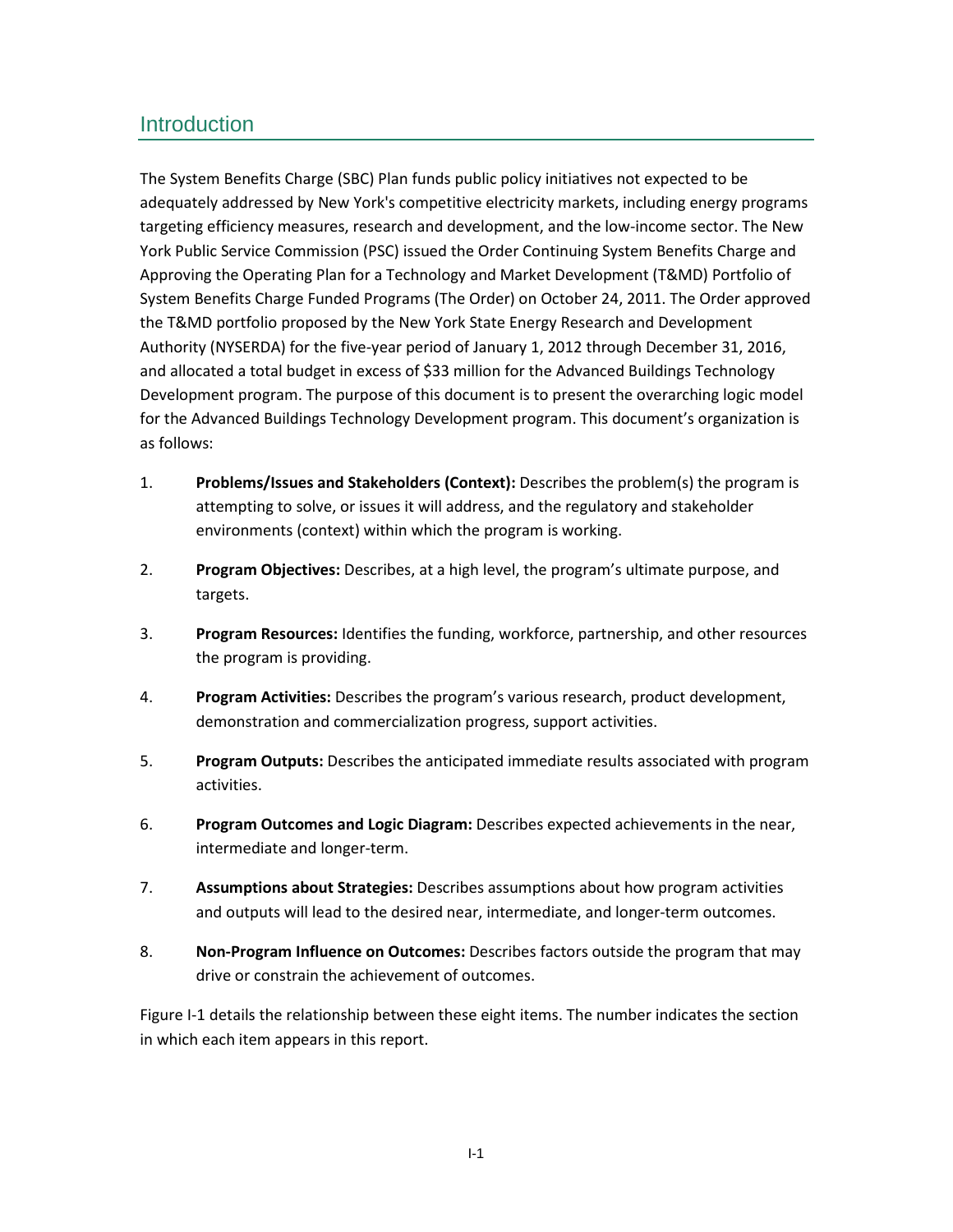

#### <span id="page-7-0"></span>**Figure I-1: Program Design Template**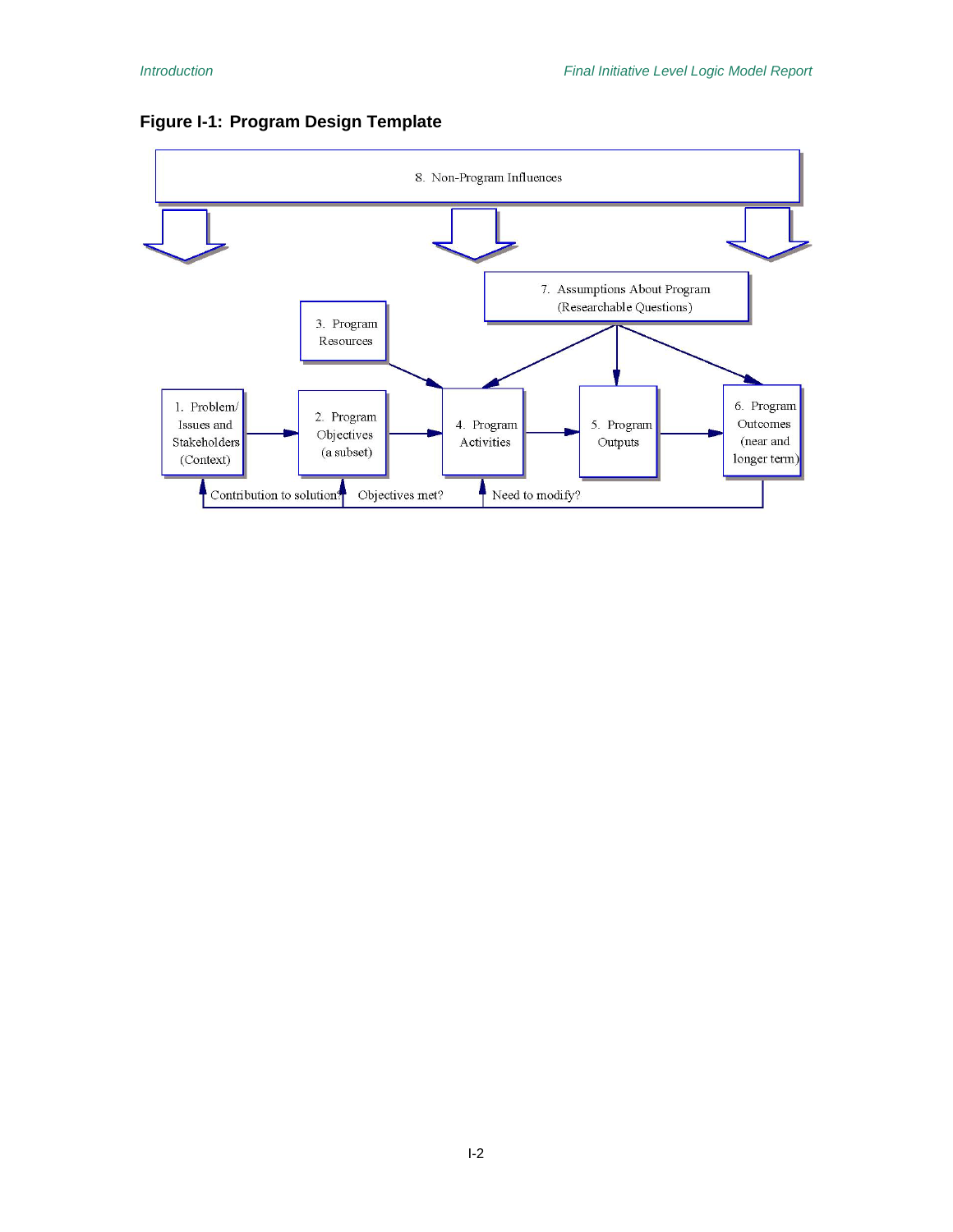## <span id="page-8-0"></span>1 Problems/Issues and Stakeholders (Context)

The Technology Development Program is a component of the Advanced Buildings Initiative under the Technology and Market Development Program (T&MD). The goals of the Advanced Buildings Initiative are to promote the adoption of underutilized technologies and assist in the development of new and emerging technologies. The Advanced Buildings Initiative is part of NYSERDA's strategy to reduce the challenges that affect the development and increased market acceptance of high-performance, high-efficiency building technologies, and practices in New York State. This Initiative seeks to improve building performance, by reducing the energy use of buildings, reducing environmental impacts from buildings, improving buildings' resilience to adverse conditions, and increasing grid reliability. It also seeks to strengthen relationships among stakeholders to build a stronger energy efficiency market in New York State.

There are three subinitiatives of the Advanced Buildings Initiative: 1) Emerging Technologies/Accelerated Commercialization (ETAC), 2) Technology Development, and 3) Enabling Demand Response and Load Management. The major difference between the Technology Development program and ETAC is that Technology Development focuses on the technology/supply, and ETAC focuses on the market/demand. The ETAC program focuses on accelerating adoption of technologies that already are commercialized; they are in production and have distribution channels, but are not yet in widespread use. The Technology Development program focuses on accelerating the development of new and improved pre-commercial technologies. These technologies (or products, processes, services, or measures) may be in the initial prototype stage or nearer to commercialization with remaining needs before launch such as redesign or integration with complementary systems or protocols. Such integration is the focus of one element of the Technology Development program—an Advanced Buildings Consortium (ABC)—that will further research and technology development (R&D) in thematic technology areas. The consortium approach will help accelerate the introduction and adoption of integrated new technologies by involving stakeholders with multiple perspectives and roles starting with the design of a technology. The objective of the Enabling Demand Response and Load Management effort is to develop a large capacity of smart-grid-ready, demand-side resources at various end-use customer sites throughout the State.

Program staff understands the needs and resources of the other programs during the planning stage; program staff understands that NYSERDA programs can be resources for each other given their common goal of moving new technologies toward utilization and realizing the benefits from that utilization. Some technologies supported by the Advanced Buildings Technology Development program will enter the market without further incentive programs. Other supported technologies will enter a deployment program, such as the Energy Efficiency Portfolio Standard (EEPS) Program to support further adoption. In both cases, the new technologies offer continued opportunities for cost-effective energy savings.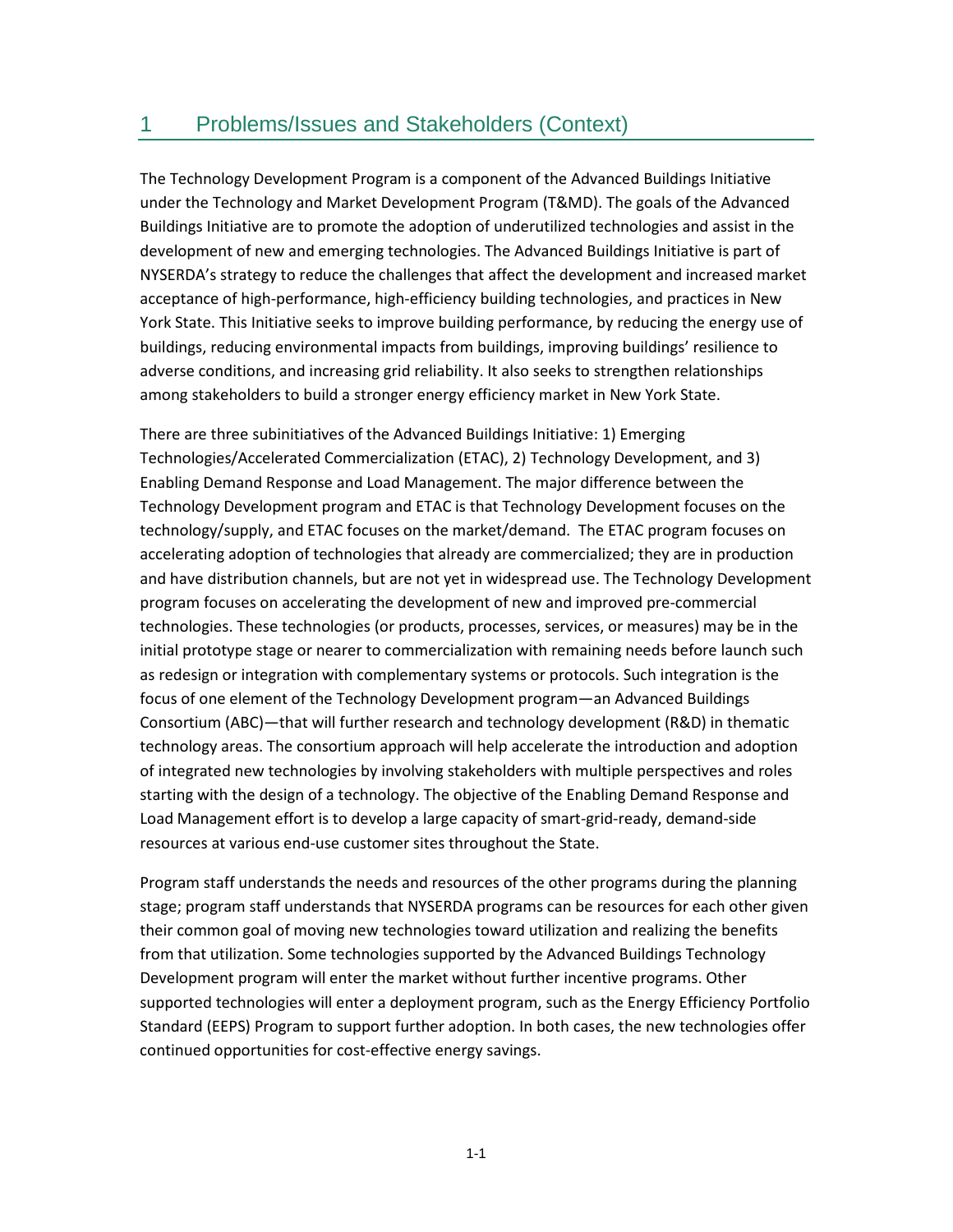The Technology Development program is the "front end" of innovation. Thus, coordination with other Advanced Buildings initiatives and other NYSERDA existing resources that support technology development and adoption by the market are essential. Coordination with other programs can shorten timelines, for example by exploring specific technologies requested by other NYSERDA initiatives. Instead of relying on the market to produce the desired options, the Technology Development program can solicit and support technology projects that fulfill that need. By supporting technologies before they enter the commercialization pipeline, NYSERDA can further benefit not only through the existence and knowledge of upcoming technologies, but through leveraging familiarity with the technologies in the pipeline in order to most effectively market and use them.

Within the context in which the Technology Development program operates, there are numerous obstacles for the program achieving success, some of which the program attempts to address directly. Thus, progress toward solving these challenges provides markers along the road to meeting program objectives. Other obstacles are more general and beyond program control or influence, such as general economic conditions that influence investment in research and building construction. These are discussed in Section 8. The challenges the program is addressing are in three general areas: technical, economic, and informational challenges and are discussed below.

### <span id="page-9-0"></span>1.1 Technical Challenges

The technological challenges this program will address are those faced by all research and technology development efforts. There are technical problems in proving a concept, designing and building a lab prototype, and improving its functionality at larger scales until there is a fullscale commercial prototype that has been tested and improved—in iterative steps—until the technology works as required in the actual operating environment.

One of these problems involves technical challenges related to the standardization that is necessary to integrate and synchronize components within the larger system. Technical challenges in that operating environment, such as operations and maintenance and safe disposal can require technical modifications to the technology or separate technical solutions. These challenges can be addressed earlier in the design process with a diverse technical team and stakeholder input. Further, there can be technical challenges and solutions anywhere in the supply chain for a technology, from raw materials, to components, products, systems, application standards, or operation and maintenance. Thus, the technical hurdle might be the need for a new or cheaper raw material, or a new modular design that avoids the problem of a technology too complex to install easily.

The program intends to address specific technical challenges in advanced buildings. One of these is the need for better ways to integrate renewable energy into buildings. Another is optimization and compatibility in buildings systems. Since buildings are complex, system optimization is both difficult and promising; it provides an important opportunity to achieve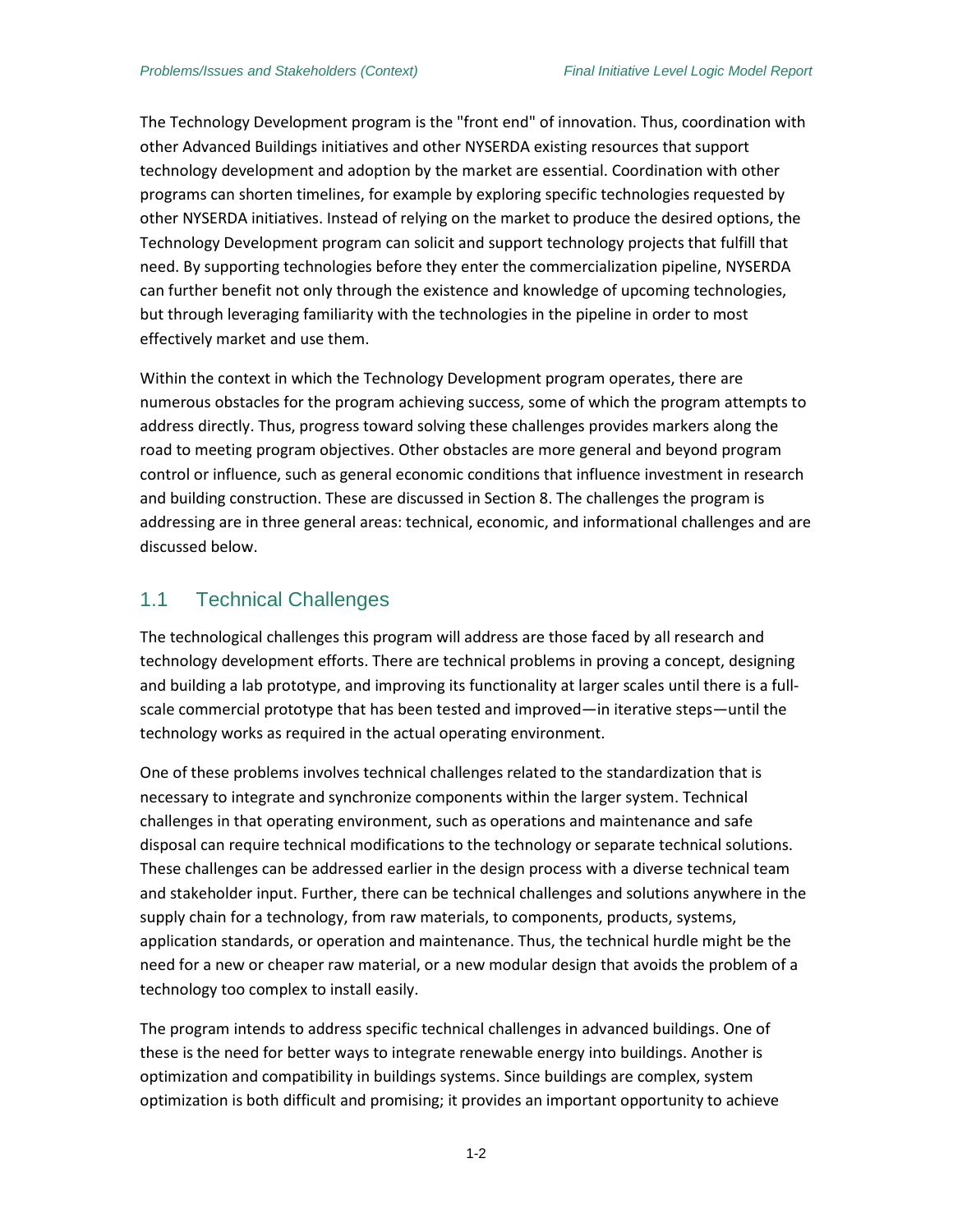efficiency benefits. In addition, there is the potential to use technical solutions to circumvent problems that are behavioral or historical. These solutions include innovative building controls and analysis that can address challenges to energy efficiency in multifamily buildings, and research to support the design of educational materials for the installers or users of a new technology.

## <span id="page-10-0"></span>1.2 Economic Challenges

As is true for most emerging technologies, R&D for energy-efficient technologies is inherently risky, and market actors hesitate to invest in them because many efforts fail to become commercially viable. As a result, inventors and early-stage companies often are unable to attract the capital necessary to advance their technologies or products. This challenge has been commonly referred to as the two "valleys of death," or the stages of greatest risk to the success of emerging clean-energy technologies (Jackson 2012):

- The initial stage of risk is when the potential commercial applicability of a promising new technology has not yet been made clear to investors. At this stage, companies particularly small companies and young companies - risk failing to attract the interest of funders. Even larger companies may lack the funding that will allow them to demonstrate the potential of their idea, or they may not be willing to allocate existing funding to the project.
- The second phase of greatest risk to emerging technologies occurs when the commercial viability of a new technology has been proven, but the technology requires considerable capital investment in order to reach commercial scale. Without investors to carry companies beyond this stage, new and innovative clean-energy technologies stall.

Further, promising technologies that have been commercialized and produced only in small quantities may appear too risky for the producers, distributors, and other market actors to invest in. They may need more independent data about the product/technology and its performance, and perhaps hands-on experience with the product/technology, to be convinced of its benefits and marketability.

### <span id="page-10-1"></span>1.3 Informational Challenges

Several informational challenges exist for the market adoption of energy-efficient technologies. The systems within buildings are complex, resulting in potentially complicated installations, interactions between systems, and interactions between different equipment and other design choices. In addition, there are different challenges within the single-family residential, multifamily residential and commercial/industrial sectors. Thus many technical and market barriers that could be a priority to address might not yet have been identified. There is also a general lack of knowledge about a new or improved technology when it is first introduced. This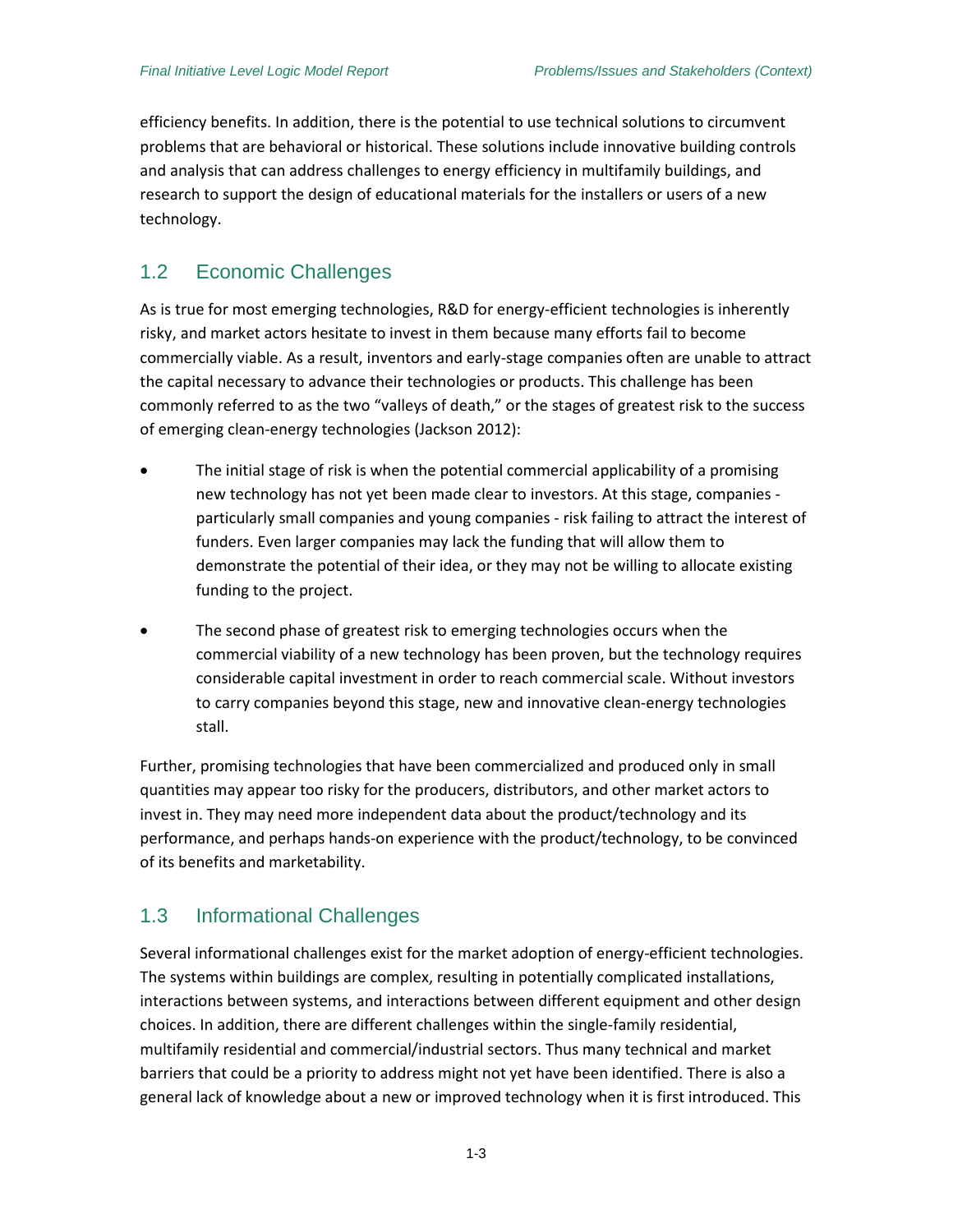lack of awareness can be overcome by demonstrating the technology to potential users and providing information about the overall performance, energy savings, reliability, and support for these technologies. New/improved technologies usually require new knowledge in order to use them, and depending on complexity, may require educational materials and other support.

A part of the need for clear information is due to the experienced variability among and within building technologies. These data are collected during the testing phase and after commercialization. It is helpful if data on performance and cost is collected or verified by a party independent to the technology developers and sellers.

[Table 1-1](#page-11-0) outlines the challenges to development of new energy technologies and practices in buildings and describes the stakeholders affected by these challenges.

#### <span id="page-11-0"></span>**Table 1-1: Challenges to be addressed by NYSERDA's Advanced Buildings Technology Development Program**

| <b>Challenge Area and Details</b> |                             |                                                                                                                                                                                                                                                                                                                                                                                                                                      | <b>Stakeholders Affected and/or Involved</b>                                                                                                  |
|-----------------------------------|-----------------------------|--------------------------------------------------------------------------------------------------------------------------------------------------------------------------------------------------------------------------------------------------------------------------------------------------------------------------------------------------------------------------------------------------------------------------------------|-----------------------------------------------------------------------------------------------------------------------------------------------|
| 1.                                | <b>Technical Challenges</b> |                                                                                                                                                                                                                                                                                                                                                                                                                                      |                                                                                                                                               |
|                                   | a.                          | Technical challenges include proving concepts<br>and their application, and developing and testing<br>prototypes at increasing scale with functionality<br>and cost that meet requirements.                                                                                                                                                                                                                                          | Inventors, scientists, engineers, product<br>manufacturers, independent testing<br>facilities, building designers, vendors,<br>entrepreneurs. |
|                                   | b.                          | Technology-specific roadblocks require further<br>research and examination to continue<br>development. Diverse expertise and perspectives<br>are required to begin to investigate solutions.                                                                                                                                                                                                                                         | Technical consortia, building owners,<br>contractors, building tradespeople;<br>deployment programs.                                          |
|                                   | C.                          | Technical problems and problems of strategy,<br>methods, and practice arise in building<br>optimization and compatibility of systems.<br>Complicated interactions between equipment<br>result in uncertainty, incompatibility, and negative<br>impacts on business practices. Standardization is<br>necessary to integrate and synchronize<br>components within the system and to meet<br>requirements in the operating environment. |                                                                                                                                               |
|                                   | d.                          | Technical challenges can limit integration of<br>renewable energy into building systems. There<br>are challenges involved in finding<br>technology/technical solutions to behavioral and<br>institutional problems, such as smart meters and<br>HVAC retrofits compatible with old buildings.                                                                                                                                        |                                                                                                                                               |
|                                   |                             |                                                                                                                                                                                                                                                                                                                                                                                                                                      | continued                                                                                                                                     |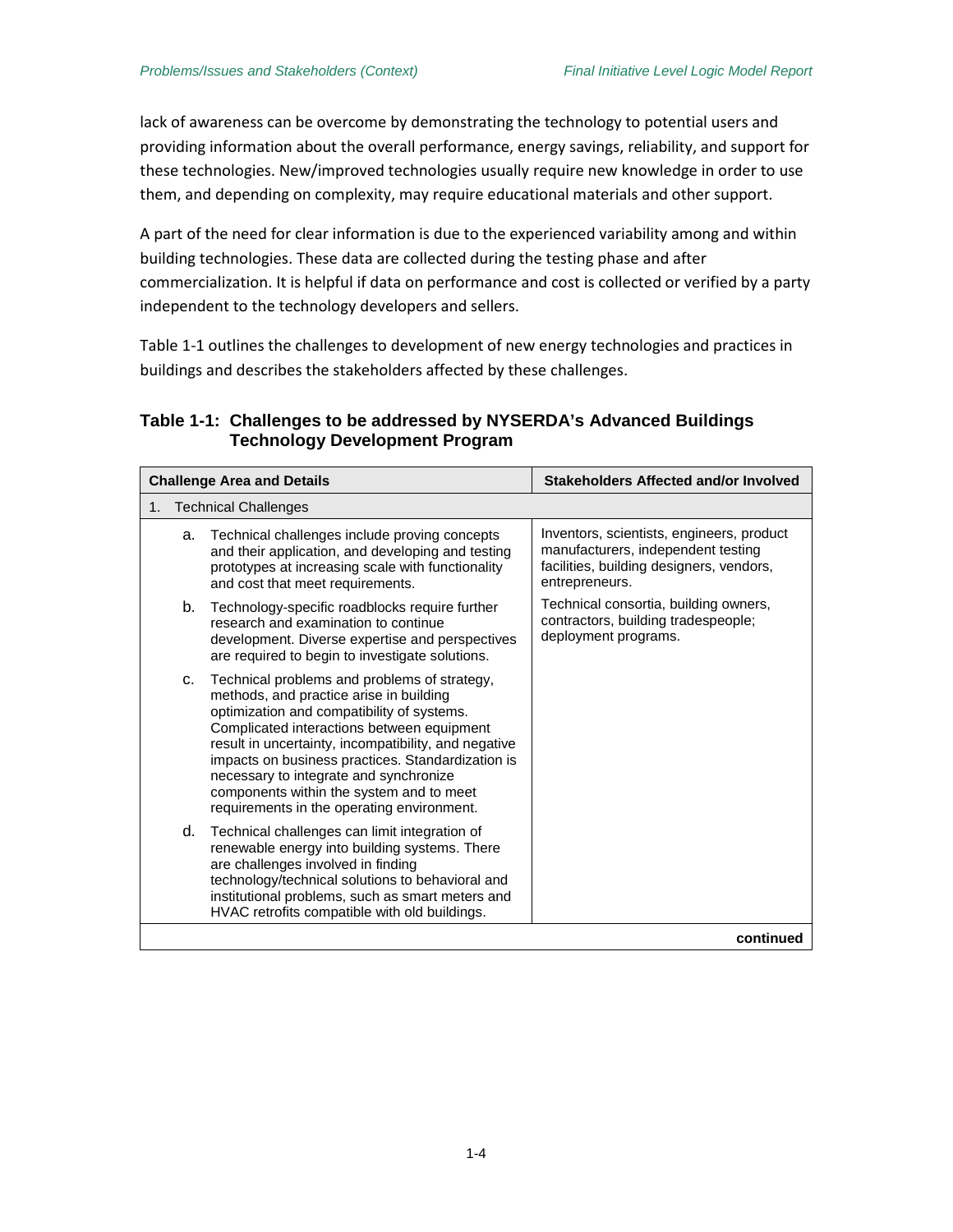| <b>Challenge Area and Details</b> |    |                                                                                                                                                                                                                                                                                                                                | Stakeholders Affected and/or Involved                                                                                                            |
|-----------------------------------|----|--------------------------------------------------------------------------------------------------------------------------------------------------------------------------------------------------------------------------------------------------------------------------------------------------------------------------------|--------------------------------------------------------------------------------------------------------------------------------------------------|
| <b>Economic Challenges</b><br>2.  |    |                                                                                                                                                                                                                                                                                                                                |                                                                                                                                                  |
|                                   | a. | Early stage research and technology development<br>is risky, leading to "valleys of death" where<br>investment capital is not available to take R&D to<br>next stage.                                                                                                                                                          | Inventors, scientists, engineers,<br>manufacturers, building designers;<br>venture capital and other investors;<br>builders/contractors/building |
|                                   |    | b. Promising technologies ready for<br>commercialization may appear too risky for the<br>market (entrepreneurs, building owners, etc.) to<br>invest in. Firms need the capital to allow them to<br>initially offer the technology for a price less than<br>the price that would allow them to recover the<br>costs of the R&D. | tradespersons; entrepreneurs.                                                                                                                    |
|                                   | C. | Building owners, contractors, and vendors are<br>risk-averse, need evidence of technology value,<br>know-how to apply the technology, and capital to<br>manufacture/sell/purchase the technology.                                                                                                                              |                                                                                                                                                  |
| 3.                                |    | <b>Informational Challenges</b>                                                                                                                                                                                                                                                                                                |                                                                                                                                                  |
|                                   | а. | Because the building market is complex, technical<br>and market challenges may not yet be identified.                                                                                                                                                                                                                          | Researchers, engineers, building<br>designers; builders/contractors/ building                                                                    |
|                                   | b. | Uncertainty exists throughout the delivery chain<br>regarding emerging technologies.                                                                                                                                                                                                                                           | tradespersons, building owners/operators,<br>end-users.                                                                                          |
|                                   | c. | Verifying energy savings and other benefits is a<br>complex process.                                                                                                                                                                                                                                                           |                                                                                                                                                  |
|                                   | d. | New/improved technologies can require new<br>know-how to use, and depending on complexity,<br>require educational materials and other support.                                                                                                                                                                                 |                                                                                                                                                  |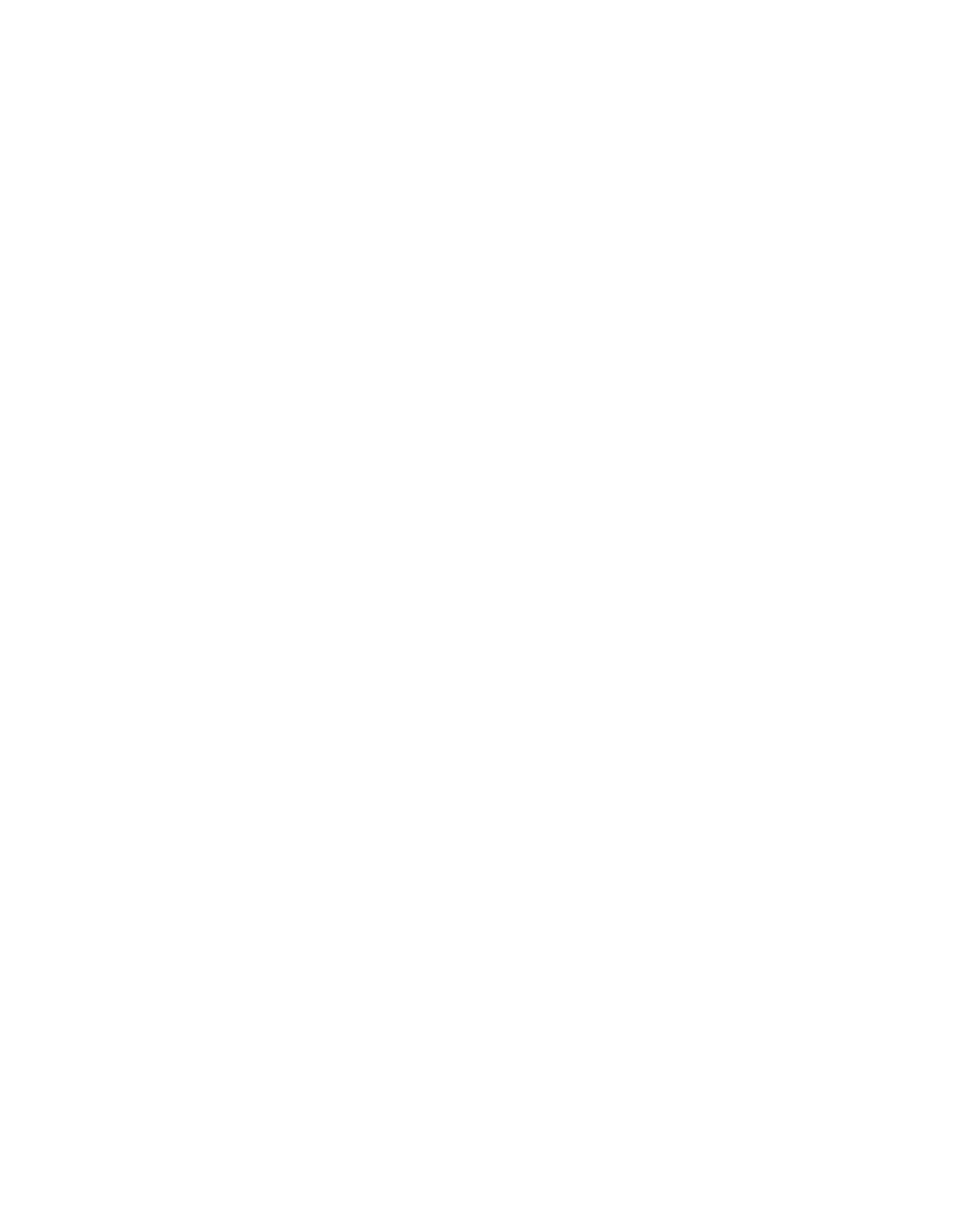# <span id="page-14-0"></span>2 Program Objectives (High Level)

The ultimate objective of the Technology Development program is to accelerate the development of new and improved energy technologies and systems for buildings so a wider range of proven energy efficiency equipment and energy-efficient strategies is available to the market. A secondary objective is that some of these technologies will increase the integration of renewable energy into buildings and increase the resiliency of buildings to energy disruptions. In the longer-term, this will lead to improvements in the performance of the building stock in New York State, and to economic benefits, including those resulting from the introduction of new technologies manufactured in the State.

New and improved existing technologies will be pursued to meet a range of needs for singlefamily residential, multifamily residential and commercial sectors. The Technology Development program is interested in supporting all promising clean-energy technologies in these categories of technologies:

- Construction materials, strategies and methods;
- Heating and cooling;
- Lighting;

l

- Demand response smart buildings and demand-side resources, particularly to allow customers to participate in demand response programs; and
- Other building-related technologies and regulatory measures.

Program objectives to be met at the conclusion of five years include:<sup>[1](#page-14-1)</sup>

- Funded projects assist technologies through one or more stages of development (discovery [scoping/analysis], business case, development, testing, and launch).
- Stakeholders necessary to deliver integrated technical solutions are engaged, including through consortia like the ABC.
- Companies producing clean-energy technical solutions receive financial support.
- Funds for technology development of advanced building technologies are leveraged through co-funding of projects and follow on outside investment.

<span id="page-14-1"></span><sup>&</sup>lt;sup>1</sup> From the T&MD Operating Plan, 2013, Tables 7.3 and 9.8.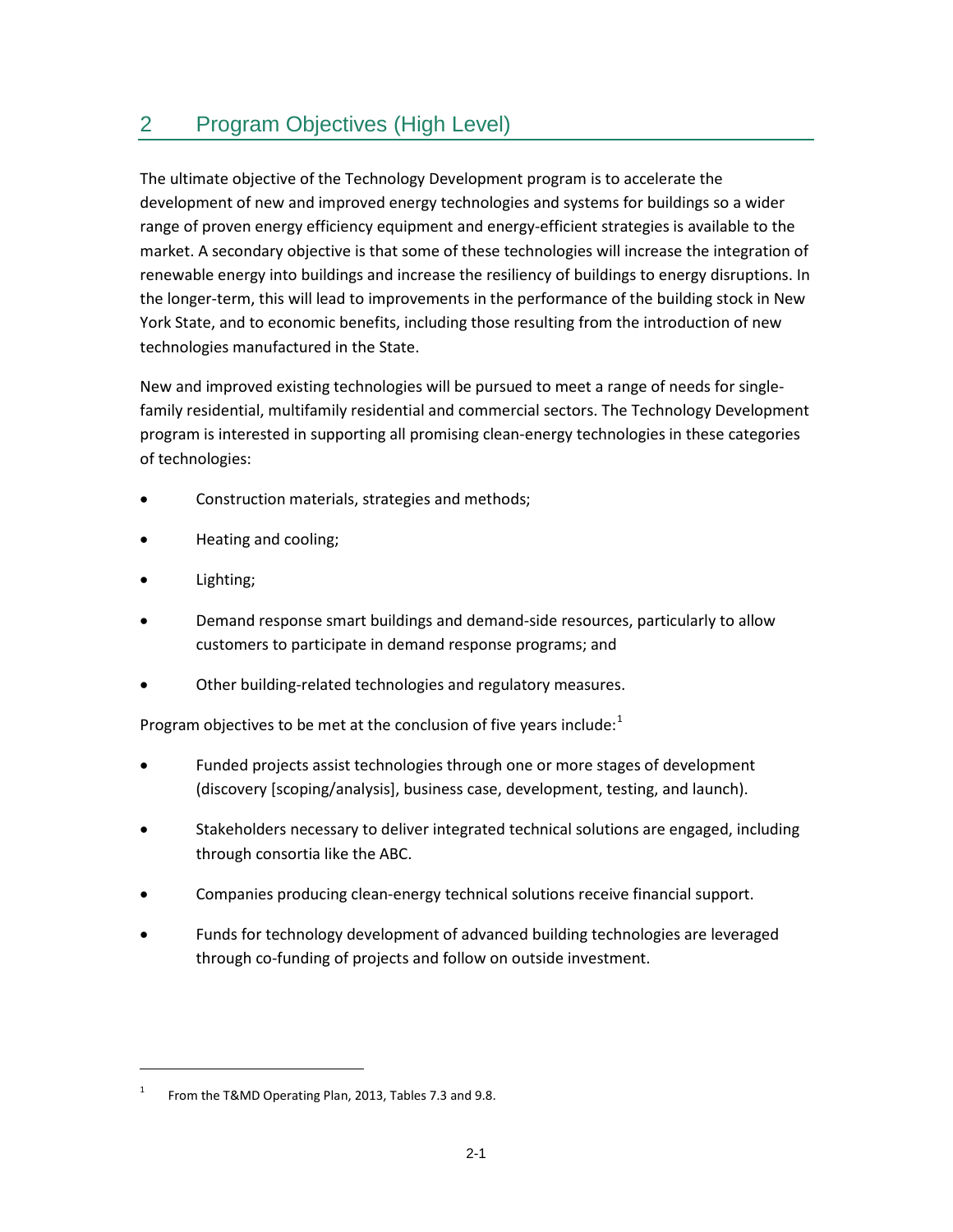- Promising technologies needing further support for adoption by the market are picked up by deployment programs in NYSERDA and elsewhere.
- Supported technologies reach commercial availability, and some attain substantial commercial sales.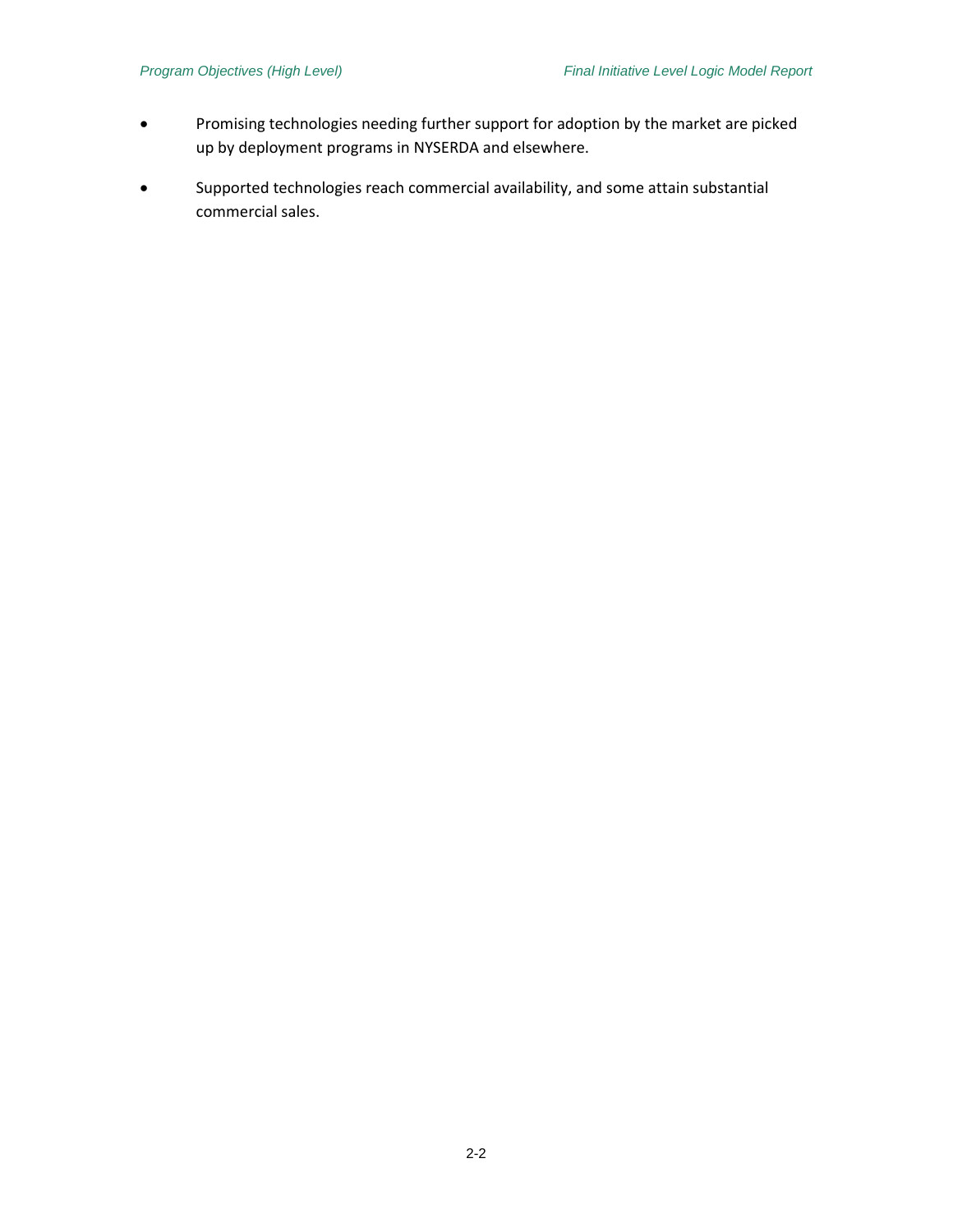# <span id="page-16-0"></span>3 Program Resources

[Table 3-1](#page-16-1) identifies the dollar, workforce, and partnership resources the program provides under the Initiative. NYSERDA has a wide range of stakeholders to leverage for additional support, as well as the benefit of leveraged, intangible resources.

#### <span id="page-16-1"></span>**Table 3-1: Program Resources**

| <b>T&amp;MD Funding</b>                                                                                                                |  |  |
|----------------------------------------------------------------------------------------------------------------------------------------|--|--|
| Average annual budget of \$6.72 million                                                                                                |  |  |
|                                                                                                                                        |  |  |
| Total budget of \$33.61 million of which:                                                                                              |  |  |
| \$25 million available through PON 2606, of which \$22 million is T&MD Program funds, and \$3<br>$\circ$<br>million is statutory funds |  |  |
| Construction materials, strategies and methods, \$5 million                                                                            |  |  |
| Heating and cooling, \$5 million<br>$\overline{\phantom{0}}$                                                                           |  |  |
| Lighting, \$5 million<br>$\qquad \qquad -$                                                                                             |  |  |
| Demand response smart buildings and demand-side resources, \$5 million                                                                 |  |  |
| Other technologies or opportunities, \$5 million                                                                                       |  |  |
| \$7.5 million available for ABC projects (includes \$3 million reallocated from SBC III)                                               |  |  |
| <b>NYSERDA Staff Resources</b>                                                                                                         |  |  |
| 5.6 employees (full-time equivalents [FTE])                                                                                            |  |  |
| <b>External Resources</b>                                                                                                              |  |  |
| Leverage (including co-funding in some cases) these existing resources:                                                                |  |  |
| National labs<br>$\Omega$                                                                                                              |  |  |
| National Home Performance Council<br>$\circ$                                                                                           |  |  |
| New York trade associations, consortia, and councils<br>$\circ$                                                                        |  |  |
| New York universities and other academic resources<br>$\circ$                                                                          |  |  |
| Public and private companies                                                                                                           |  |  |
| <b>Intangible Resources</b>                                                                                                            |  |  |
| Past technology development and demonstration program experience                                                                       |  |  |
| Existing relationships with technology and business professionals engaged in energy efficiency<br>technology market                    |  |  |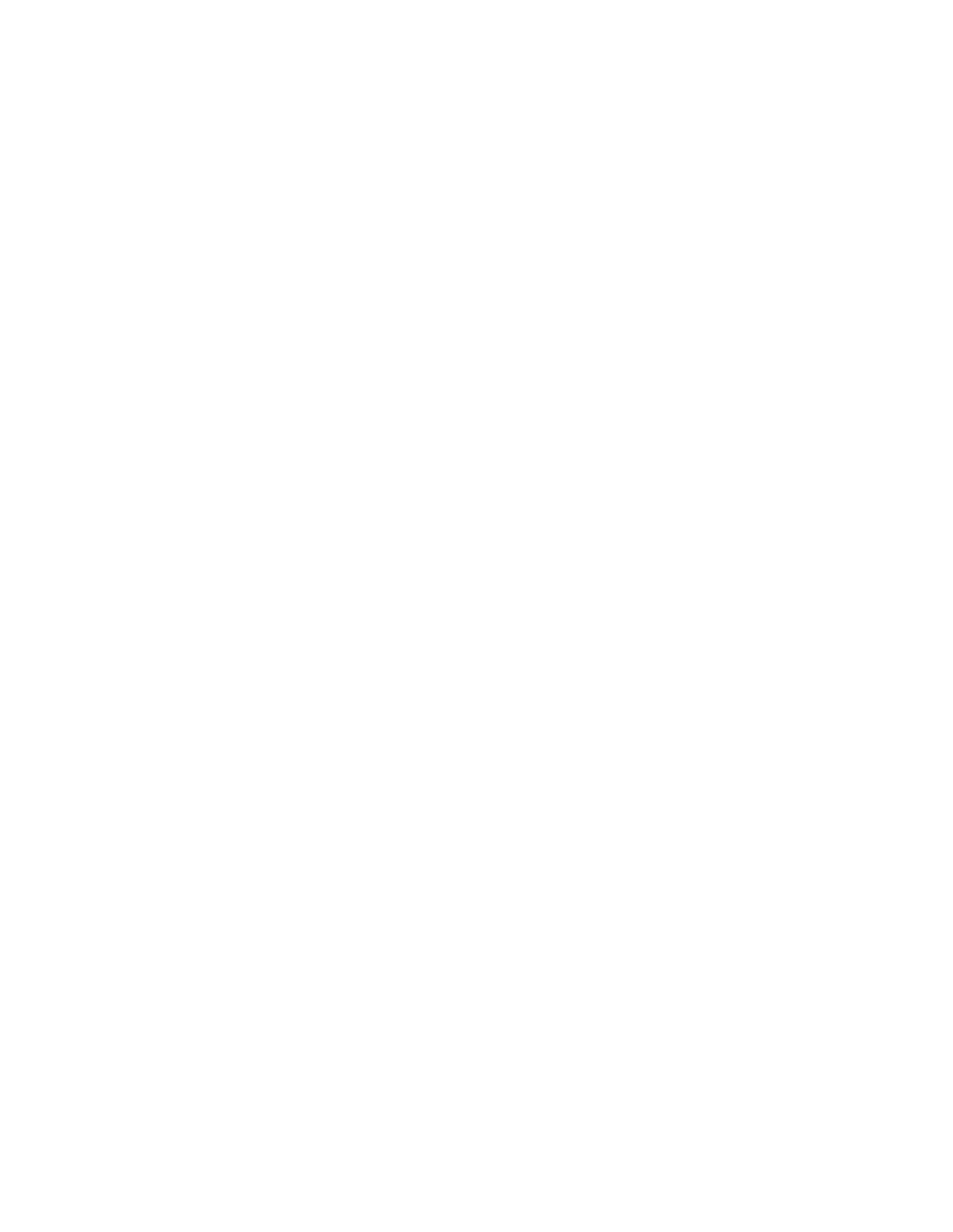## <span id="page-18-0"></span>4 Program Activities

Program activities center on the identification of research and technology development and demonstration projects and on assisting development through the NYSERDA-defined stages of the product development process.<sup>[2](#page-18-1)</sup>

"To stimulate the development of new and improved technology and reduce the cost of clean-energy technologies, NYSERDA can employ a rigorous stage gate process [discovery (scoping/analysis), business case, development, testing, and launch] for granting support for new product development from idea to commercialization. At each gateway between stages of the product development process, progress will be evaluated to determine if the effort should advance to the next stage. Use of the stage gate process can help direct NYSERDA support to projects with the highest technical and business case potential, accelerate speed-to-market, increase the likelihood of product success, and introduce portfolio management and discipline."<sup>[3](#page-18-2)</sup>

For this program theory logic model, the program activities are defined in five groups, of which three are stages in the product development process: applied research, development and testing, and demonstration of new technologies. The program addresses movement of a new or improved existing technology through the following activities:

- 1. Select and Support Projects with Stakeholder Input
- 2. Fund Applied Research

l

- 3. Fund Consortium for Thematic R&D
- 4. Fund Technology Development
- 5. Fund Demonstrations of New Technologies

The following is a description of each of these major activities of the Technology Development program within the Advanced Buildings Initiative.

<span id="page-18-1"></span><sup>&</sup>lt;sup>2</sup> NYSERDA has built upon the Stage Gate model, which is credited and trademarked to R.G. Cooper. See <http://www.prod-dev.com/stage-gate.php> and Cooper 2006.

<span id="page-18-2"></span><sup>&</sup>lt;sup>3</sup> Technology and Market Development Portfolio System Benefits Charge Briefing Paper March 18, 2011, page 20.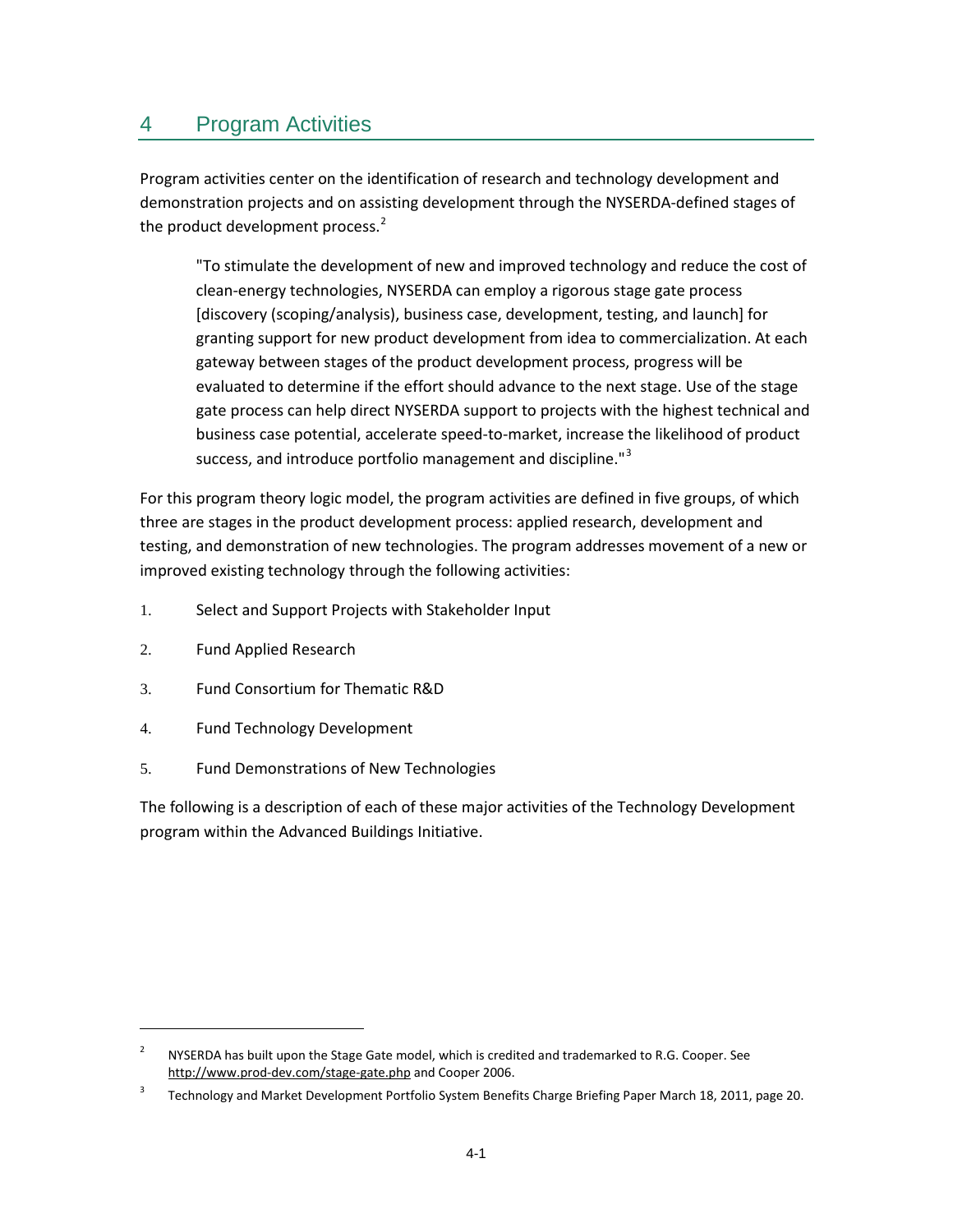## <span id="page-19-0"></span>4.1 Select and Support Projects

NYSERDA uses a deliberate process that engages stakeholders to identify technology gaps and priorities. This process provides extensive input into the development of Program Opportunity Notices (PONs). The selection of proposals for awards is done competitively. While the PONs target five technology areas (construction materials, strategies and methods, heating and cooling, lighting, demand response smart buildings and demand-side resources, and other related technologies and strategies), the solicitation is flexible. Solicitations will adjust to NYSERDA's needs and stakeholder input, exploring a broad definition of technology that includes strategies, processes, and policy research. Since the PONs are open to technologies in all stages of market-readiness, this strategy also leaves a wide range of opportunities to assist development where assistance is needed. The PON solicitation is open every six months. The amount of funds available to a project increases from research stage, to development stage, to demonstration stage.

Once selected, each project is assigned a NYSERDA staff member as project manager. The project manager is a subject matter expert in that project's field. The project manager and recipient develop a contract with a statement of work. Experienced NYSERDA staff and the ABC will provide support for projects throughout the development cycle. NYSERDA may help projects through multiple stages of technology development. Companies that need assistance to move through subsequent stages may reapply for funds for that stage through a PON. For identified technology projects, NYSERDA provides, in addition to funding, other services as needed, such as technology development guidance and R&D networking with outside experts. Feedback from participants in previous NYSERDA projects shows that this comprehensive technical and business advice and market insight are valued as much as the NYSERDA funds.

4.2 NYSERDA held meetings with stakeholders to design the ABC. At these meetings, NYSERDA purposefully asked proposers to bring together and organize stakeholders to conduct research and demonstrations that focus on new technologies that have real benefits that all key stakeholders (tradespeople, owners, and occupants) perceive as valuable. A version of PON 2630 was released in January 2014, however no awards were made based on the submitted proposals. A modified version of this PON is may be issued later this year. Fund Applied Research

<span id="page-19-1"></span>During the initial discovery phase of NYSERDA's product development stages, there may be promising ideas that have not had the support needed to develop into a more concrete concept. NYSERDA assists these research efforts through funded projects to support applied research to prove a concept, and develop and test an initial laboratory or bench scale prototype. Concepts that prove technically promising undergo a business analysis to describe how that concept might solve a problem and use that to build a business case. Ideally, the business analysis would address the potential market for the product, market size, and target cost. Subject matter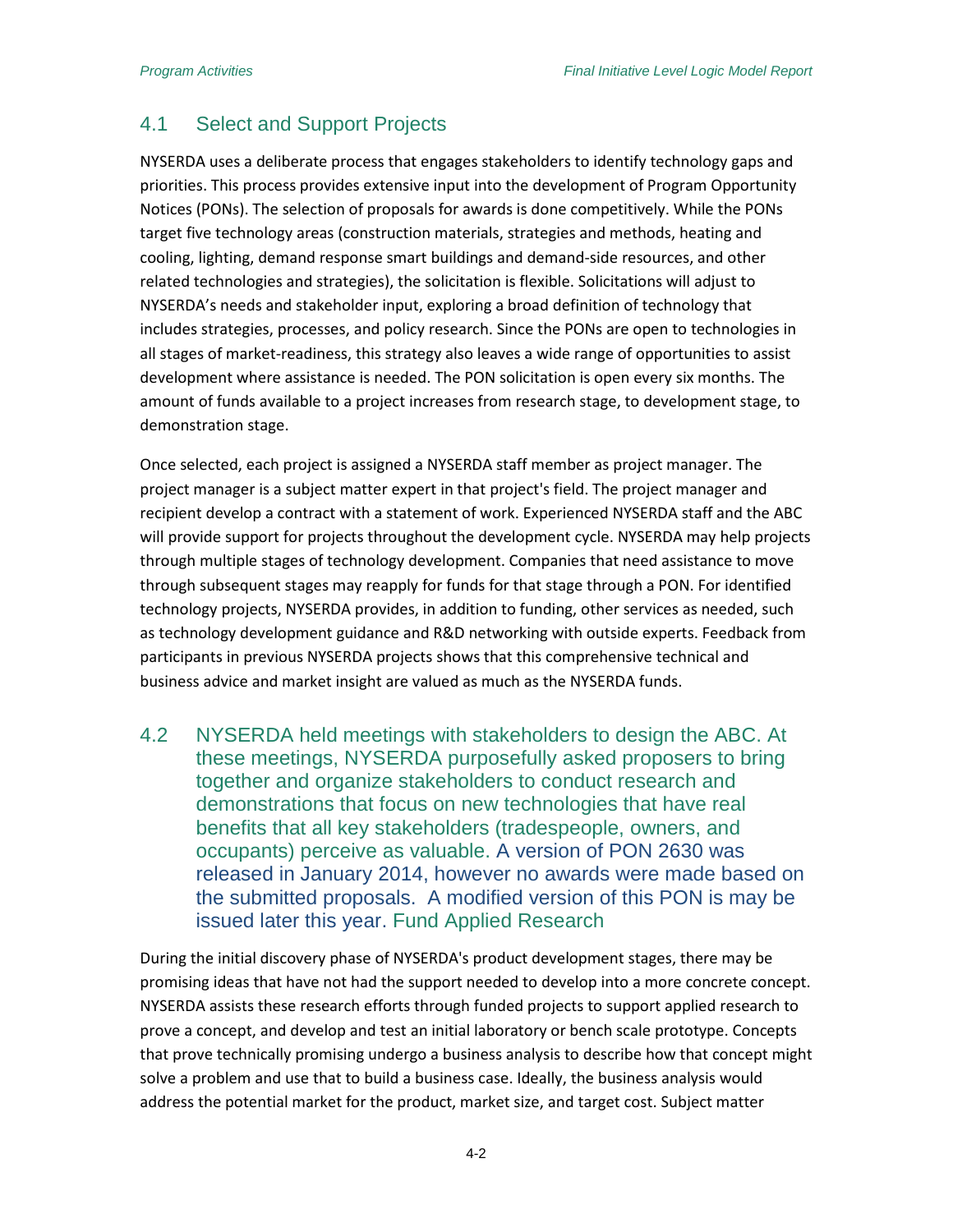experts review the results of this business case analysis. When both the technical and business cases are positive, the effort may request follow-on funding from NYSERDA under the development category.

The "other opportunities" category in the PON covers opportunities to promote the development and introduction of new energy-saving technologies that do not fit into the four specific technological categories in the initial Technology Development PON. In particular, energy improvements in buildings can also result from activities that do not involve the development of products, services, or methods. The program funds policy research, regulatory research, and statewide technology assessments that have potential for use in regulatory policy development, as well as the development of codes and standards or educational materials. Examples of outcomes of this activity are helping set guidelines for the size of fasteners for installing insulation and providing advice to the Governor of New York on performance and efficiency thresholds. Such activities must be assessed differently from technology development efforts.

#### <span id="page-20-0"></span>4.3 Fund Consortium for Thematic R&D

NYSERDA may fund one Advanced Buildings Consortium (ABC), which will introduce new and integrated building products and services that will be adopted more rapidly into the market than would be the case with individual efforts that are not integrated. By putting together a diverse group of participants from research, development, production (building design, construction and operation) and utilization (trades, owners and occupants) of a technology in the design stage, the new technology will have multi-faceted value propositions that all the key stakeholders will value. The ABC is responsible for identifying either a broad technology area (such as building automation) or an overarching technology theme (such as innovative retrofit technologies). Proposers must develop and provide a multi-year research plan or roadmap for the funding in their proposal including identified subcontractors. Subsequent additions to the research agenda will be subject to NYSERDA's standard subcontracting and cost-modification processes. Working in an integrated way facilitates the transfer of knowledge and reduces the amount of redesign and rework. It also can allow for a group to address challenges with a broader scope or greater degree of difference from existing practices. The ABC will be a technical resource to its members by providing them technical assistance subject to qualifying criteria and cost share. The ABC is expected to transfer the knowledge gained from supported activities (funded research and services provided) through publications, workshops, networking, and new or improved product introductions.

#### <span id="page-20-1"></span>4.4 Fund Technology Development

For projects that have moved from the proof-of-concept and initial laboratory-scale prototype into development, NYSERDA supports further development and testing of select concepts and technologies to move them closer to product launch. For a number of technologies, commercial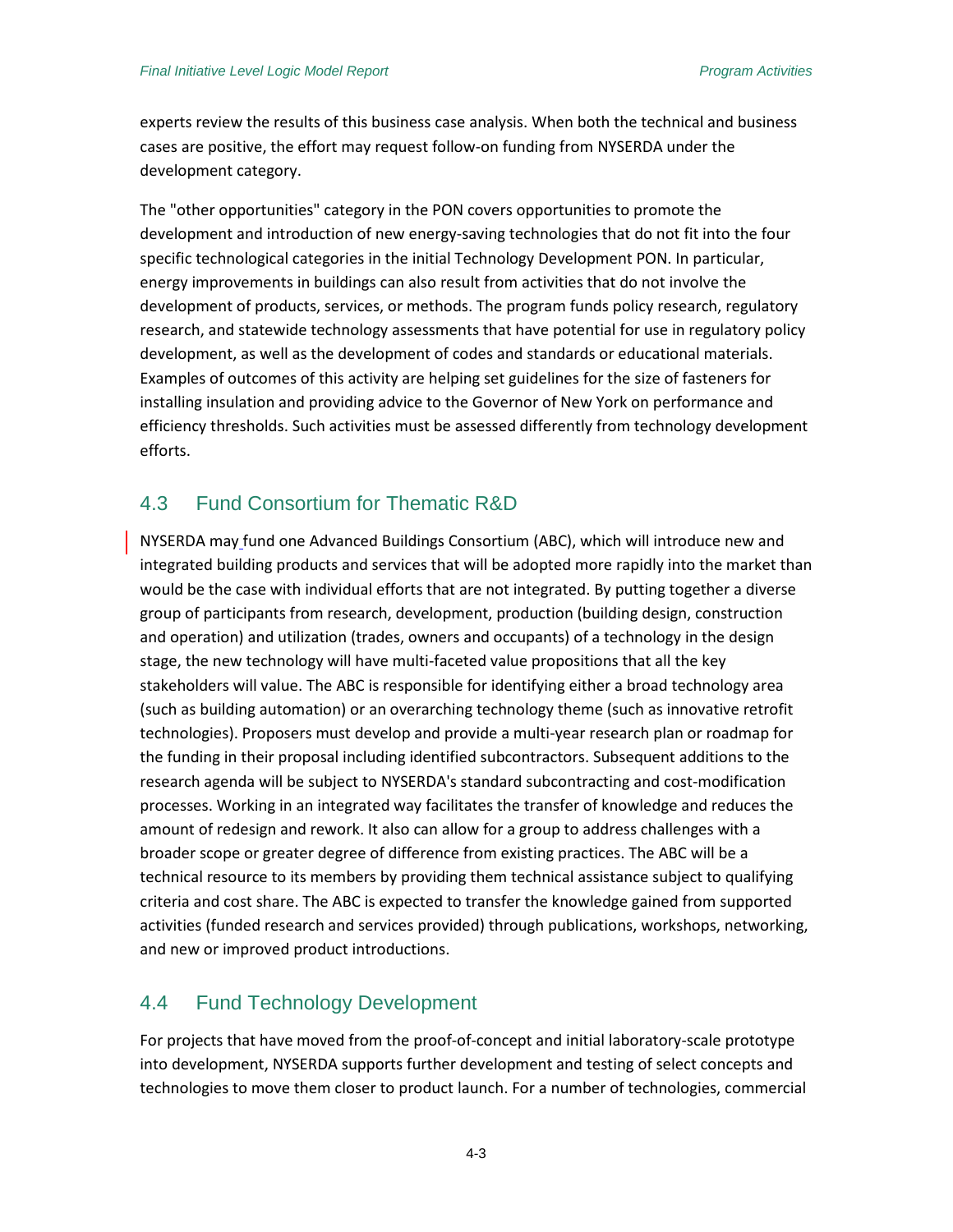launch can occur in one to two years (a fast track) with just a small amount of funding from NYSERDA. Technology development involves success at increasing scale of a product or process until the technology is working as needed at commercial scale in the target operating environment. This includes efforts to design and build into the technology the performance and cost features that will make the technology an attractive alternative for the proposed market. There are many steps that a technology must go through to progress from a compelling technical and business case to market-ready technology, and different technologies will be at different points along this process when they first receive NYSERDA funding and development will progress at different speeds. Statements of work may include - depending on the technology--developing custom or unique parts, testing the prototypes, developing a full case business plan that leads to defining the product requirements, submitting products for testing for regulatory approval, and designing for manufacturing.

NYSERDA project managers will pilot for this program the assessment of the "readiness level" of the technologies supported at points in time to track progress. First developed by the National Aeronautics and Space Administration as a tool for communicating to stakeholders the status of development of a technology for a particular application, [4](#page-21-1) Technology Readiness Levels (TRLs) are now used by the U.S. Departments of Defense and Energy, among others. There are nine levels in the system, from basic R&D concepts, to validating the technology system in its operating environment. Knowing progression along the TRLs is important because progress in technology development is iterative and often slow and at best, only one in seven technologies supported will ever be commercialized<sup>[5](#page-21-2)</sup>.

### <span id="page-21-0"></span>4.5 Fund Demonstration of New Technologies

Once products have been fully developed, tested, validated, and have become commercially available, there are still opportunities to provide demonstrations of the technology to debut the new technology and provide data on performance, cost, compatibility, and benefits of use in a particular context. This validation is more complete than savings estimates, including aspects such as acceptability and ease of maintenance. Statements of work for demonstration projects include the tasks of developing a case study report and completing measurement and verification. If a technology successfully demonstrates potential at the demonstration stage, the ETAC team and other interested stakeholders are informed about its status.

 $\overline{\phantom{a}}$ 

<span id="page-21-1"></span><sup>4</sup> For definitions of the TRLs, se[e http://esto.nasa.gov/files/trl\\_definitions.pdf.](http://esto.nasa.gov/files/trl_definitions.pdf)

<span id="page-21-2"></span><sup>&</sup>lt;sup>5</sup> From discussions with program staff.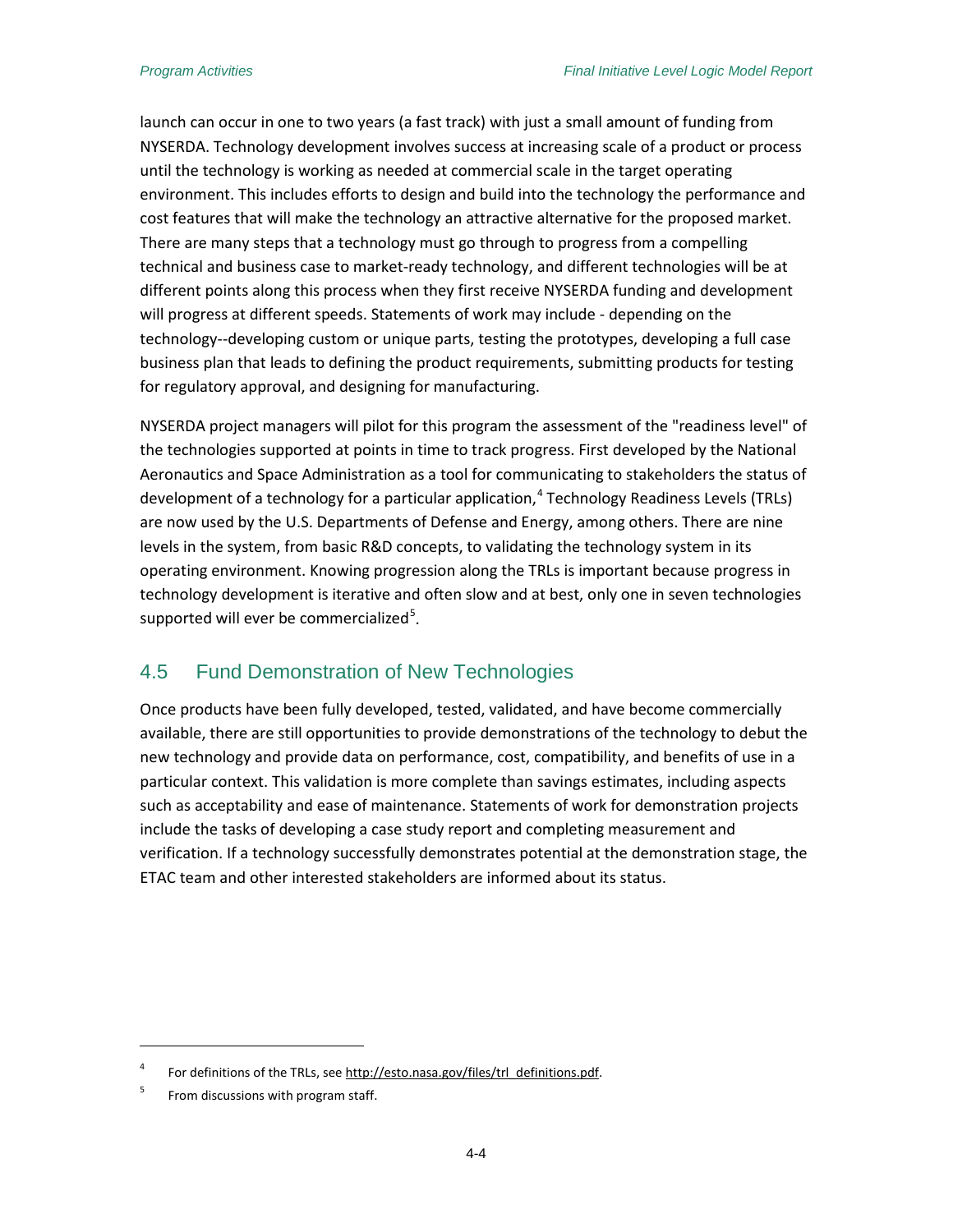# <span id="page-22-0"></span>5 Program Outputs

[Table 5-1](#page-22-1) presents the anticipated immediate results associated with program activities (outputs), and indicators and potential data sources for the indicators.

| <b>Outputs</b>                                                                             | <b>Indicators</b>                                                                                                                             | <b>Data Sources and Potential</b><br><b>Collection Approaches</b>              |  |  |
|--------------------------------------------------------------------------------------------|-----------------------------------------------------------------------------------------------------------------------------------------------|--------------------------------------------------------------------------------|--|--|
| <b>Outputs from Selecting and Supporting Technology Projects</b><br>1.                     |                                                                                                                                               |                                                                                |  |  |
| Stakeholders engaged                                                                       | Number of meetings, attendance                                                                                                                | Staff reports, files                                                           |  |  |
|                                                                                            | Audience for events by event type<br>(website, conference, workshop,<br>training, media event)                                                | Project metrics reports (annual)                                               |  |  |
| Consortium contract signed                                                                 | Date signed                                                                                                                                   | Staff files                                                                    |  |  |
| Projects selected (not consortium)                                                         | Number funded, by type                                                                                                                        | <b>Staff files</b>                                                             |  |  |
| Project support provided (not<br>consortium)                                               | Clients given technical advice,<br>business advice, or both                                                                                   | Staff project files                                                            |  |  |
| <b>Outputs from Funding Applied Research</b><br>2.                                         |                                                                                                                                               |                                                                                |  |  |
| Applied research and analysis<br>projects funded                                           | Number of projects by type<br>Number, name of companies<br>supported                                                                          | Staff reports, files                                                           |  |  |
| Research results published,<br>disseminated                                                | Number and type of publication<br>(final/technical report, newsletter,<br>newspaper article, primer, peer-<br>reviewed publication, abstract) | Project Metrics reports (annual)                                               |  |  |
| Policy and methods briefings,<br>market intelligence and<br>educational materials produced | Number by type<br>Audience name                                                                                                               | Project Metrics reports (annual)                                               |  |  |
| Concepts proven                                                                            | Number<br><b>Brief description</b>                                                                                                            | Technical reports, publications, if<br>not Project Metrics reports<br>(annual) |  |  |
| Product/process prototypes<br>tested at lab level (TRL 2-3)                                | Development stage (initial<br>prototype)                                                                                                      | Project Metrics reports (annual)                                               |  |  |
| <b>Outputs from Funding Consortium for Thematic R&amp;D</b><br>3.                          |                                                                                                                                               |                                                                                |  |  |
| Stakeholders engaged                                                                       | Number of meetings, attendance<br>Audience for events by event type                                                                           | Consortium annual report                                                       |  |  |
| Applied research, technology                                                               | Number, characteristics                                                                                                                       | Consortium annual report                                                       |  |  |
| development and pilot<br>demonstration projects underway                                   | Number of companies receiving<br>funds/technical support                                                                                      |                                                                                |  |  |
| Technical support provided to<br>members                                                   | Instances and type                                                                                                                            | Consortium annual report                                                       |  |  |
| Research and technical reports                                                             | Publications by type                                                                                                                          | Consortium annual report                                                       |  |  |
|                                                                                            |                                                                                                                                               | continued                                                                      |  |  |

<span id="page-22-1"></span>**Table 5-1: Outputs, Indicators, and Potential Data Sources.**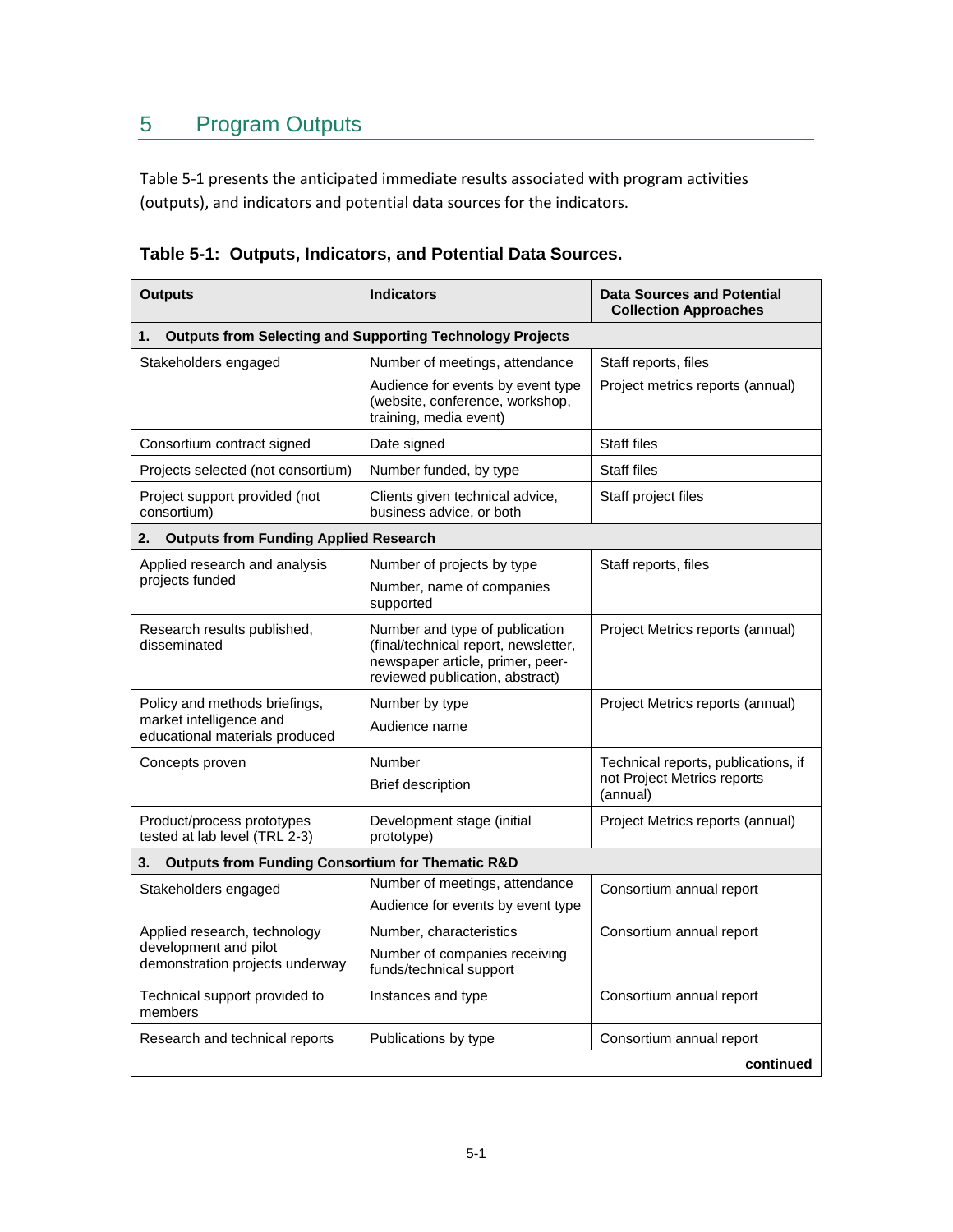l

| <b>Outputs</b>                                                            | <b>Indicators</b>                                                            | <b>Data Sources and Potential</b><br><b>Collection Approaches</b> |  |
|---------------------------------------------------------------------------|------------------------------------------------------------------------------|-------------------------------------------------------------------|--|
| <b>Outputs from Funding Technology Development</b><br>4.                  |                                                                              |                                                                   |  |
| Development projects funded                                               | Number of projects                                                           | Staff records                                                     |  |
|                                                                           | Number of companies supported                                                | Project Metrics reports (annual)                                  |  |
|                                                                           | Product name                                                                 |                                                                   |  |
|                                                                           | Characteristics of participants                                              |                                                                   |  |
|                                                                           | Number that "graduated" from<br>NYSERDA applied research<br>projects         |                                                                   |  |
| Dissemination of R&D results                                              | Event name, host, number<br>attending (or engaged)                           | Project Metrics reports (annual)                                  |  |
|                                                                           | Presentations given, event name                                              |                                                                   |  |
|                                                                           | Publications: number, journal<br>name, type                                  |                                                                   |  |
| Known technical challenges<br>solved (such as components<br>standardized) | Progress against project's stated<br>technical objectives                    | Interviews if not in Project Metrics<br>reports (annual)          |  |
| Intellectual property generated                                           | Number of patents applied for,<br>granted                                    | Project Metrics reports (annual)<br>Patent databases (purchased)  |  |
|                                                                           | Number of licenses                                                           |                                                                   |  |
| Products/processes tested at<br>intermediate scale (TRL 4-6)              | Number in each development<br>stage (refined prototype, etc.)                | Project Metrics reports (annual) or<br>technical reports          |  |
|                                                                           | Current performance and/or cost<br>for each technology                       |                                                                   |  |
| Products/processes tested at<br>commercial scale (TRL 7-9) <sup>6</sup>   | Number in each development<br>stage                                          | Project Metrics reports (annual) or<br>technical reports          |  |
|                                                                           | Current performance (efficiency,<br>etc.) and/or cost for each<br>technology |                                                                   |  |
| Commercial launch (fast track                                             | Number of commercial launches                                                | Project Metrics reports (annual) or                               |  |
| technologies)                                                             | Production volume, sales;<br>refinements made to existing<br>products        | technical reports<br><b>Project Closeout reports</b>              |  |
|                                                                           | Current performance (efficiency<br>etc.) and/or cost for a technology        |                                                                   |  |
| Energy and other resources                                                | General and specific resource                                                | Project Metrics reports (annual)                                  |  |
| saved by use of the technology                                            | type saved, unit of measurement,<br>units saved                              | <b>Project Closeout reports</b>                                   |  |
|                                                                           |                                                                              | Third-party verification                                          |  |
|                                                                           |                                                                              | continued                                                         |  |

<span id="page-23-0"></span><sup>&</sup>lt;sup>6</sup> TRL 7-9 are at full-scale. In TRL 7, it is similar system configuration and a relevant operating environment; in TRL8 it is identical configuration, limited range of operating environment.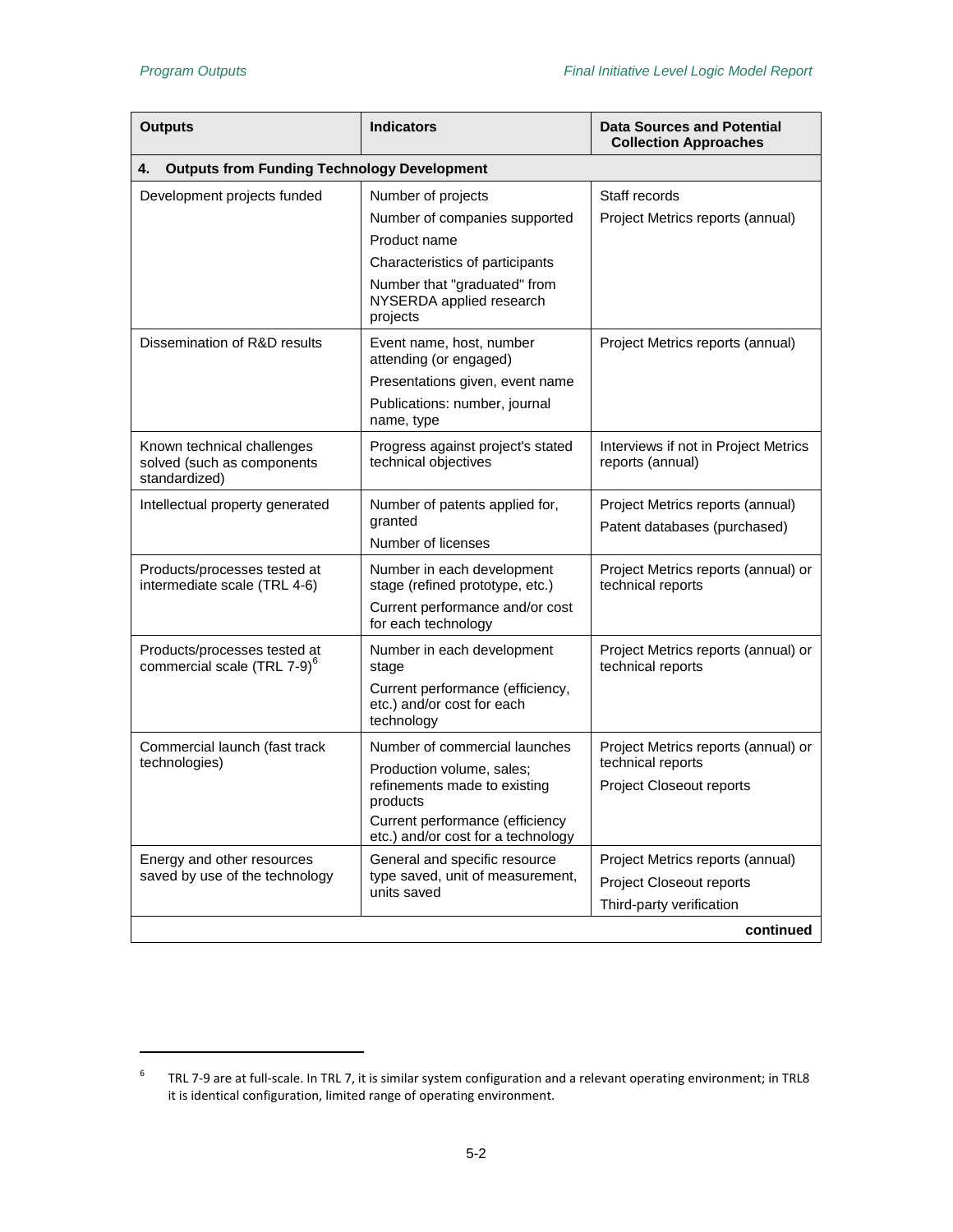| <b>Outputs from Funding Demonstration of New Technologies</b><br>5. |                                                                                  |                                                   |  |
|---------------------------------------------------------------------|----------------------------------------------------------------------------------|---------------------------------------------------|--|
| Demonstrations funded                                               | Number of projects                                                               | Project Metrics reports (annual)                  |  |
|                                                                     | Number of demonstrations                                                         | Demonstration design                              |  |
|                                                                     | Product/technology name                                                          | description                                       |  |
|                                                                     | Expected duration (years)                                                        |                                                   |  |
|                                                                     | Listing of aspects included in<br>addition to energy                             |                                                   |  |
| Installation status                                                 | Current status (design,<br>commissioning, etc.)                                  | Project Metrics reports (annual)                  |  |
| Cost share                                                          | Amount of non-NYSERDA funds<br>invested in the demonstration                     | Project Metrics reports (annual)                  |  |
|                                                                     | In-kind contributions                                                            |                                                   |  |
| Demonstration progress and<br>progress reporting                    | Number of demonstrations in<br>progress                                          | Staff records<br>Project Metrics reports (annual) |  |
|                                                                     | Number of progress reports                                                       |                                                   |  |
|                                                                     | Nearness to completion of each<br>demonstration                                  |                                                   |  |
| Information disseminated                                            | Event name, host, number<br>attending (or engaged)                               | Project Metrics reports (annual)                  |  |
|                                                                     | Presentations given, event name                                                  |                                                   |  |
|                                                                     | Publications: number, audience                                                   |                                                   |  |
|                                                                     | Number of web postings,<br>downloads                                             |                                                   |  |
| Energy and other resources                                          | General and specific resource<br>type saved, unit of<br>measurement, units saved | Project Metrics reports (annual)                  |  |
| saved by use of the technology                                      |                                                                                  | <b>Project Closeout reports</b>                   |  |
|                                                                     |                                                                                  | Third-party verification                          |  |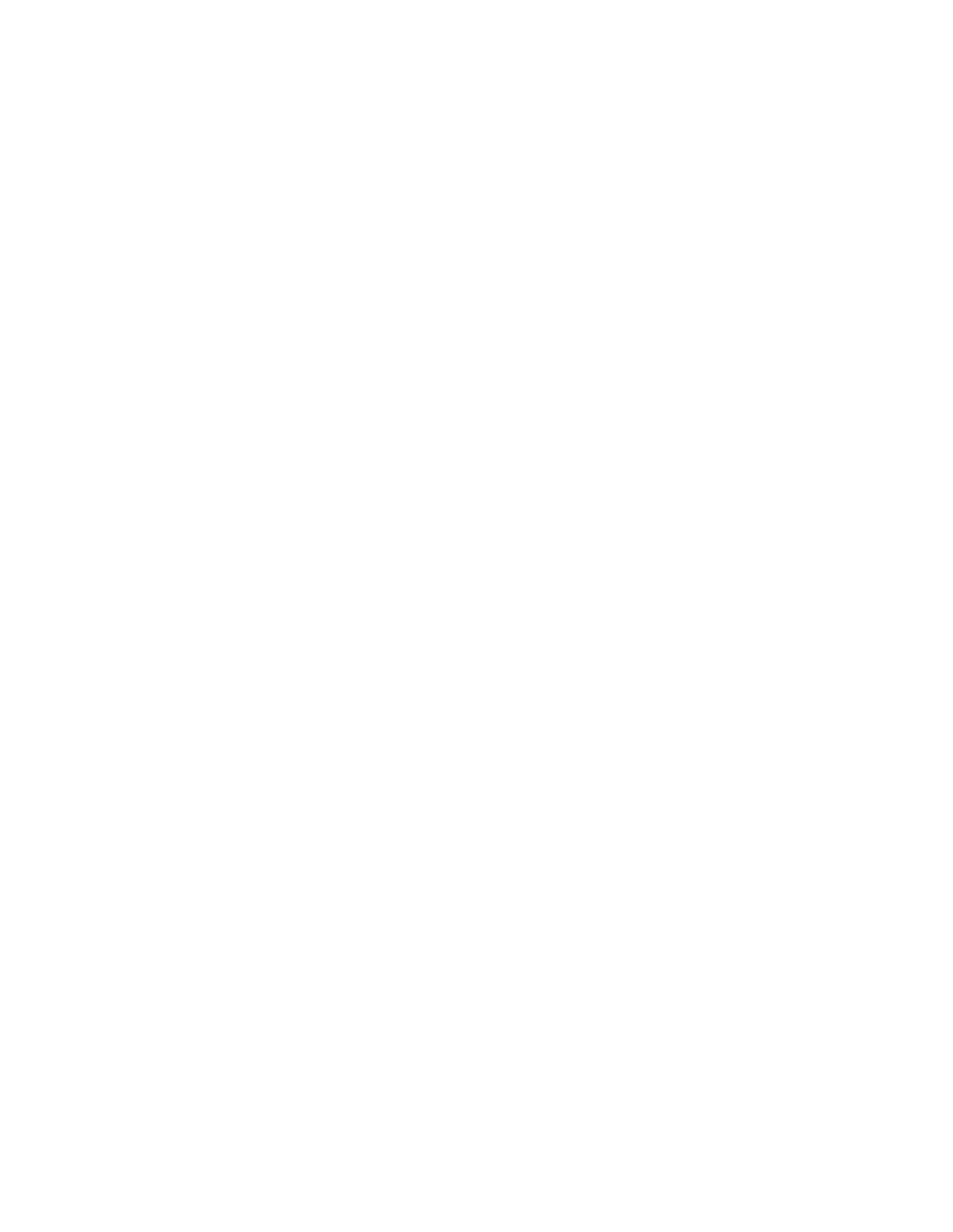# <span id="page-26-0"></span>6 Outcomes and Logic Diagram

This section presents NYSERDA's Advanced Buildings Technology Development Program logic model diagram [\(Figure 6-1\)](#page-27-0) showing activities, outputs, a series of outcomes, and the relationships among them. The diagram presents information provided in other Sections but at a higher level of abstraction, aggregating in order to tell the program's "performance story" in just one page.

The logic model suggests project outcomes that are expected achievements of the program over different time periods[. Table 6-1,](#page-28-0) [Table 6-2,](#page-31-0) and [Table 6-3](#page-32-0) provide short-term, intermediate-term, and longer-term details on the Technology Development program's expected achievements (outcomes), as well as observable indicators that would signify the presence of these achievements. In addition, the tables show the data sources and potential data collection approaches that an evaluation effort might undertake to determine the achievement of the expected outcomes.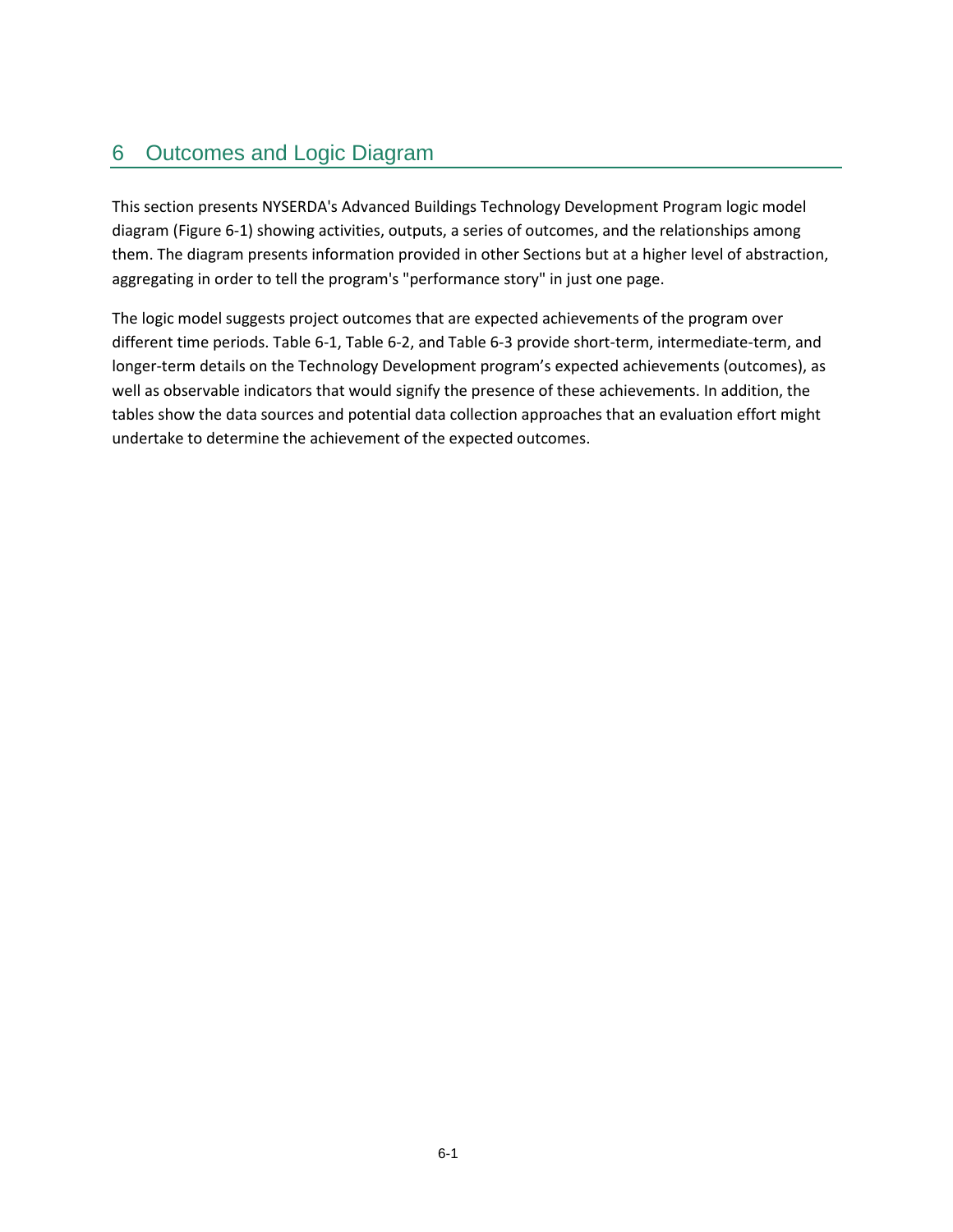<span id="page-27-0"></span>

#### **Figure 6-1: Advanced Buildings Technology Development Program Logic Model**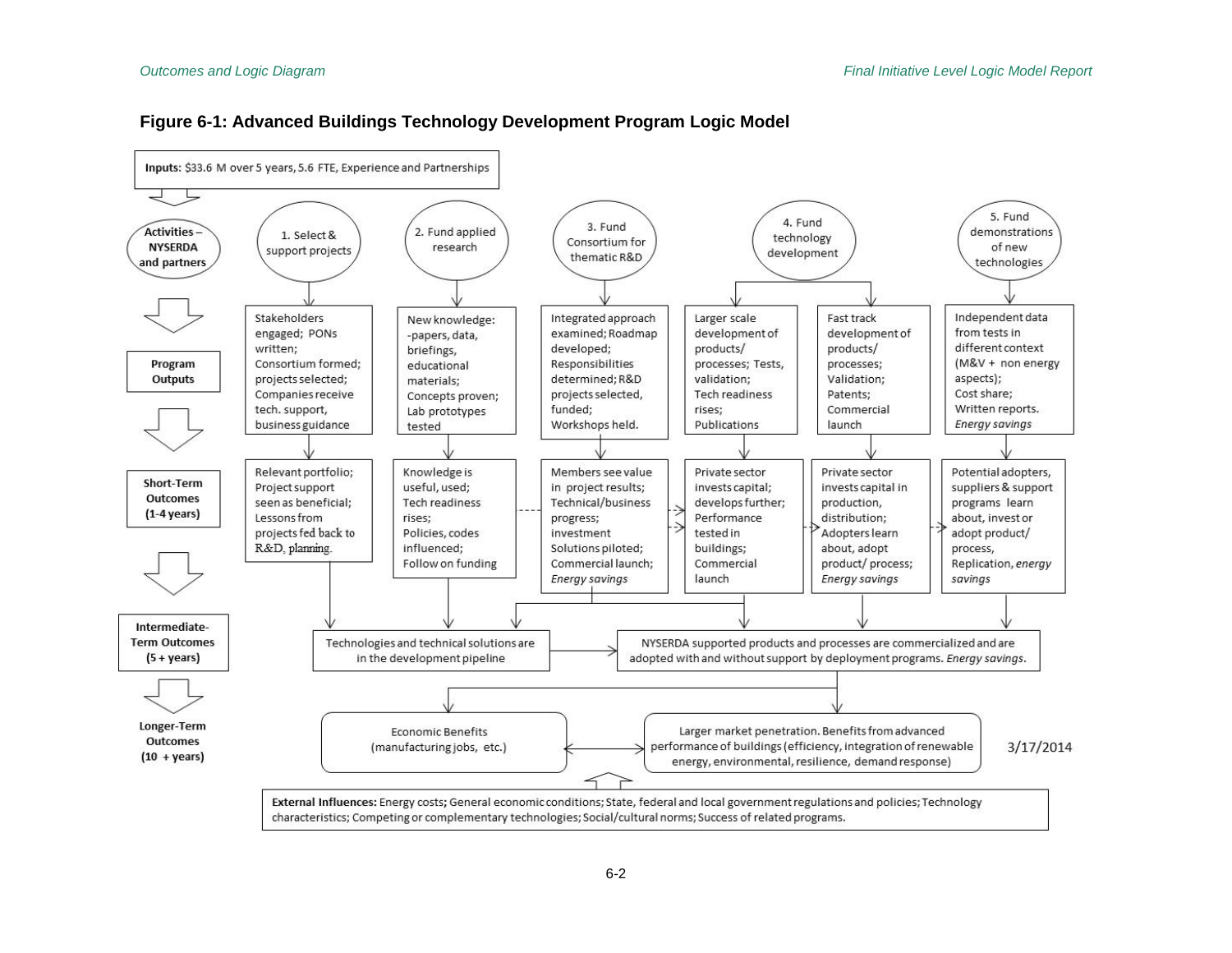#### <span id="page-28-0"></span>**Table 6-1: Short-term Outcomes (1-4 years), Indicators, and Potential Data Sources**

| <b>Short-term Outcomes</b>                                                                          | <b>Indicators</b>                                                                                                                               | <b>Data Sources and Potential</b><br><b>Collection Approaches</b>                                                            |
|-----------------------------------------------------------------------------------------------------|-------------------------------------------------------------------------------------------------------------------------------------------------|------------------------------------------------------------------------------------------------------------------------------|
| 1.                                                                                                  | Short-term Outcomes from Selecting and Supporting Projects                                                                                      |                                                                                                                              |
| Portfolio of projects relevant to<br>program goals                                                  | Description of portfolio and its<br>relevance (rationale for project<br>choices)                                                                | Staff opinion<br>Stakeholder meetings                                                                                        |
| Support provided to projects is<br>viewed as useful by recipients                                   | Percent of project principals with<br>favorable opinion of support<br>received                                                                  | Interviews                                                                                                                   |
| NYSERDA staff feeds lessons<br>learned back to other R&D staff<br>and uses in planning              | List of examples of feedback and<br>use in planning                                                                                             | Staff records                                                                                                                |
| <b>Short-term Outcomes from Funding Applied Research</b><br>2.                                      |                                                                                                                                                 |                                                                                                                              |
| Supported technologies continue<br>to move through stages<br>(pipeline) toward<br>commercialization | Product name<br>Current development stage<br>Commercial launch (for some)                                                                       | Project Metrics reports (annual)                                                                                             |
| Research is useful to other<br>researchers, developers                                              | Citation of publications<br>Patents applied for, received<br>Licenses, copyrights<br>New companies established                                  | Project Metrics reports (annual)<br>Web of Science or Scopus<br>databases (purchased)<br>Patent database (purchased<br>data) |
| Policymakers, code developers,<br>regulators are influenced by<br>research programs                 | Reference to supported<br>research/analysis appearing in<br>policy, code, regulation<br>documents, new standards,<br>legislation or proceedings | Project Metrics reports (annual)                                                                                             |
| Investment: Supported<br>research/technologies receive<br>complementary and/or follow-on<br>funding | Total investment dollars<br>Source(s) (including (NYSERDA<br>development funds)                                                                 | Project Metrics reports (annual)                                                                                             |
| 3.                                                                                                  | Short-term Outcomes from Funding Consortium for Thematic R&D                                                                                    |                                                                                                                              |
| Consortium members maintain<br>memberships and attract new<br>members                               | Membership levels<br>Amount of Consortium funds<br>from members<br>Percent reporting benefits<br>received from membership                       | Consortium annual report<br>(includes Metrics)<br>Survey or Interviews with<br>members                                       |
| Progress is made along<br>roadmap                                                                   | Progress achieved toward<br>technical goals<br>Progress achieved toward<br>business goals                                                       | Consortium annual report<br>Staff observation                                                                                |
| Research disseminated                                                                               | Publications: Number and type                                                                                                                   | Consortium annual report                                                                                                     |
| Follow-on funding received by<br>member companies                                                   | Product, company names<br>Amount, type, source                                                                                                  | Consortium annual report                                                                                                     |
|                                                                                                     |                                                                                                                                                 | continued                                                                                                                    |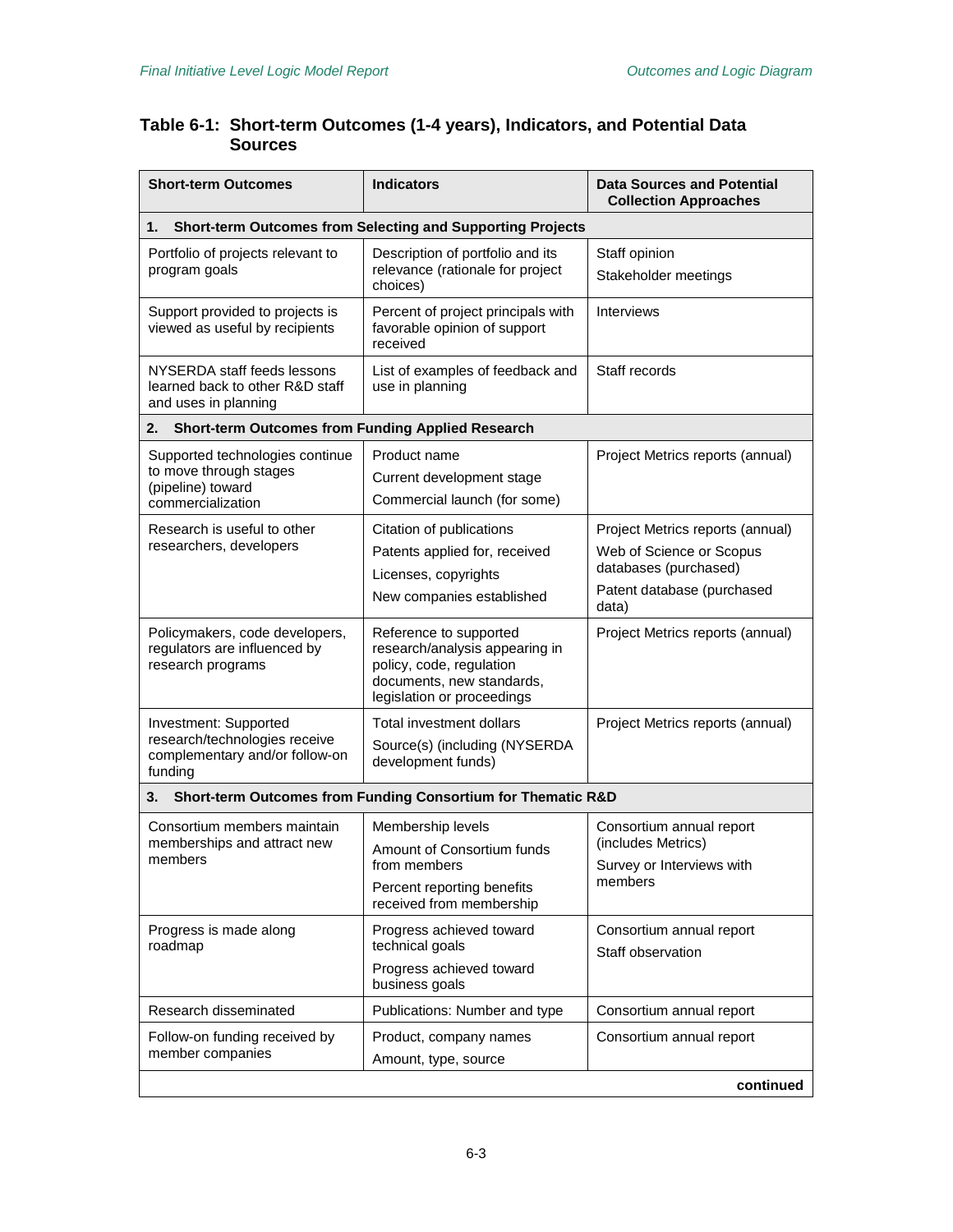| <b>Short-term Outcomes</b>                                                                                   | <b>Indicators</b>                                                                                                                   | <b>Data Sources and Potential</b><br><b>Collection Approaches</b>                         |
|--------------------------------------------------------------------------------------------------------------|-------------------------------------------------------------------------------------------------------------------------------------|-------------------------------------------------------------------------------------------|
| Supported technologies move<br>through stages toward<br>commercialization                                    | Product names<br>Current development status<br>Commercial launch (for some)                                                         | Consortium annual report                                                                  |
| Integrated solutions are tested in<br>pilot demonstrations                                                   | Number of pilot demonstrations<br>Success of demonstration<br>Level of integration                                                  | Staff observation, records<br><b>Interviews</b>                                           |
| Integrated solutions are tested in<br>full-scale demonstration(s) in<br>buildings                            | Number of full-scale<br>demonstrations<br>Success of demonstration<br>Level of integration                                          | Staff observation, records<br>Interviews                                                  |
| Installation of supported<br>technologies in buildings in New<br><b>York State</b>                           | Name of product<br>Number launched<br>Units sold                                                                                    | Consortium annual report<br><b>Interviews</b>                                             |
| Energy and other resources<br>saved by use of the technology                                                 | General and specific resource<br>type saved, unit of<br>measurement, units saved                                                    | Project Metrics reports (annual)<br>Project Closeout reports<br>Third-party verification  |
| 4.                                                                                                           | <b>Short-term Outcomes from Funding Technology Development</b>                                                                      |                                                                                           |
| Intellectual property produced                                                                               | Patents applied for, patents<br>received<br>Copyrights received                                                                     | Project Metrics reports (annual)<br>Patent databases (purchased)                          |
| Funds leveraged (co-funding,<br>outside investment)                                                          | Total investment dollars                                                                                                            | Project Metrics reports (annual)                                                          |
| Use of R&D results                                                                                           | Citations in other journal papers<br>Citations in government policy<br>documents<br>Products improved/developed<br>with R&D results | Project Metrics reports (annual)<br>Web of Science or Scopus<br>databases (purchased)     |
| Supported technologies/<br>products/processes continue to<br>move through stages toward<br>commercialization | Product name<br>Current development stage                                                                                           | Project Metrics reports (annual)                                                          |
| Functionality and cost<br>improvement meet or exceed<br>minimum performance<br>requirements or standards     | Status of key product functions,<br>such as durability, efficiency<br>Current product cost                                          | Interviews or technical or sales<br>reports, if not in project reports or<br>publications |
| Supported technologies reach<br>commercial scale (TRL 7)                                                     | Product name<br>Current development stage                                                                                           | Project Metrics reports (annual)                                                          |
|                                                                                                              |                                                                                                                                     | continued                                                                                 |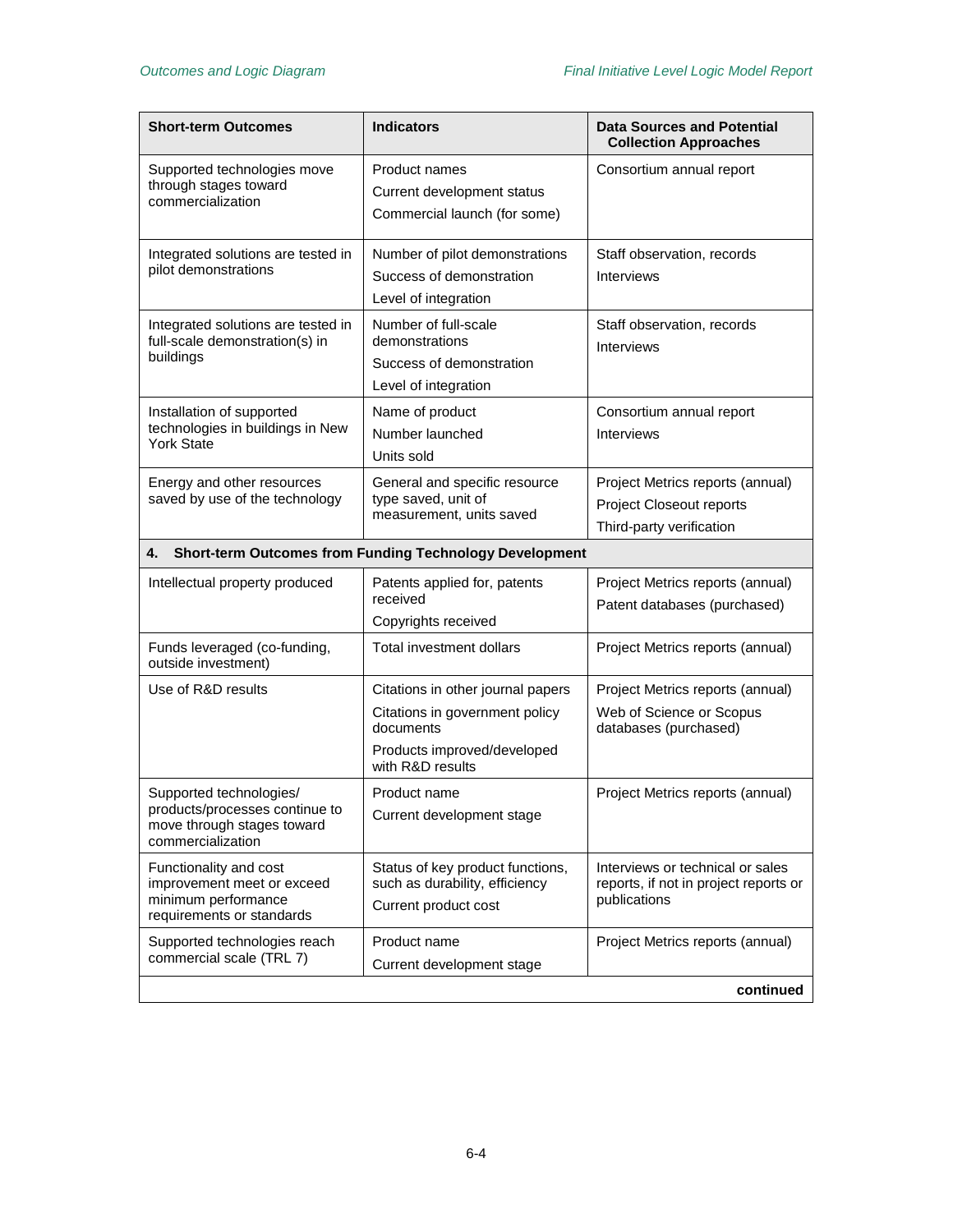| Short-term Outcomes                                                                                   | <b>Indicators</b>                                                                                                                                                                        | <b>Data Sources and Potential</b><br><b>Collection Approaches</b>                           |
|-------------------------------------------------------------------------------------------------------|------------------------------------------------------------------------------------------------------------------------------------------------------------------------------------------|---------------------------------------------------------------------------------------------|
| Technology tested in operating<br>environment (buildings),<br>modified as needed (TRL 8-9)            | Product name<br>Description of modification<br>tested<br>Data on performance and cost                                                                                                    | Project Metrics reports (annual)                                                            |
| Commercial launch                                                                                     | Number of commercial launches<br>Production volume, sales<br>Current performance (efficiency<br>etc.) and/or cost for a technology                                                       | Project Metrics reporting form<br>(annual) or technical reports<br>Project Closeout reports |
| Market awareness and<br>penetration (number of users)<br>increases                                    | Percent of target population<br>aware of the product<br>Percent of target population<br>adopting product/process<br>Sales (number sold)                                                  | Survey<br>Sales data                                                                        |
| Energy and other resources<br>saved by use of the technology                                          | General and specific resource<br>type saved, unit of<br>measurement, units saved                                                                                                         | Project Metrics reports (annual)<br>Project Closeout reports<br>Third-party verification    |
| 5.                                                                                                    | Short-term Outcomes from Funding Demonstration of New Technologies                                                                                                                       |                                                                                             |
| Funds leveraged (co-funding,<br>outside investment)                                                   | Total investment dollars<br>Source                                                                                                                                                       | Project Metrics reports (annual)                                                            |
| Results disseminated                                                                                  | Publication number and type                                                                                                                                                              | Project Metrics reports (annual)                                                            |
| Energy and other resources<br>saved by use of the technology<br>in the demonstration                  | General and specific resource<br>type saved, unit of<br>measurement, units saved<br>Dollars saved                                                                                        | Project Metrics reports (annual)<br>Third-party verification                                |
| Companies invest in the<br>technologies or licenses                                                   | Amount of cost share (\$ and in-<br>kind)<br>Number, dollar value of license<br>agreements<br>Number of startups<br>Number, size of manufacturers,<br>distributors, retailers, O&M firms | Project Metrics reports (annual)<br><b>Interviews</b><br>Industry statistics                |
| Degree to which current<br>functionality and cost meet<br>requirements                                | Status of key product functions,<br>such as durability, efficiency<br>Current product cost<br>Compliance achieved                                                                        | Technical reports, publications<br><b>Interviews</b>                                        |
| Researchers and manufacturers<br>raise capital                                                        | Venture/other capital raised                                                                                                                                                             | Interviews if not in Project<br>Metrics reports                                             |
| Unsuccessful<br>products/processes are<br>identified; development<br>discontinued or redesign is done | Number of such identified<br>Current status of NYSERDA,<br>other support for each                                                                                                        | Staff observation, records<br>Market research reports<br>continued                          |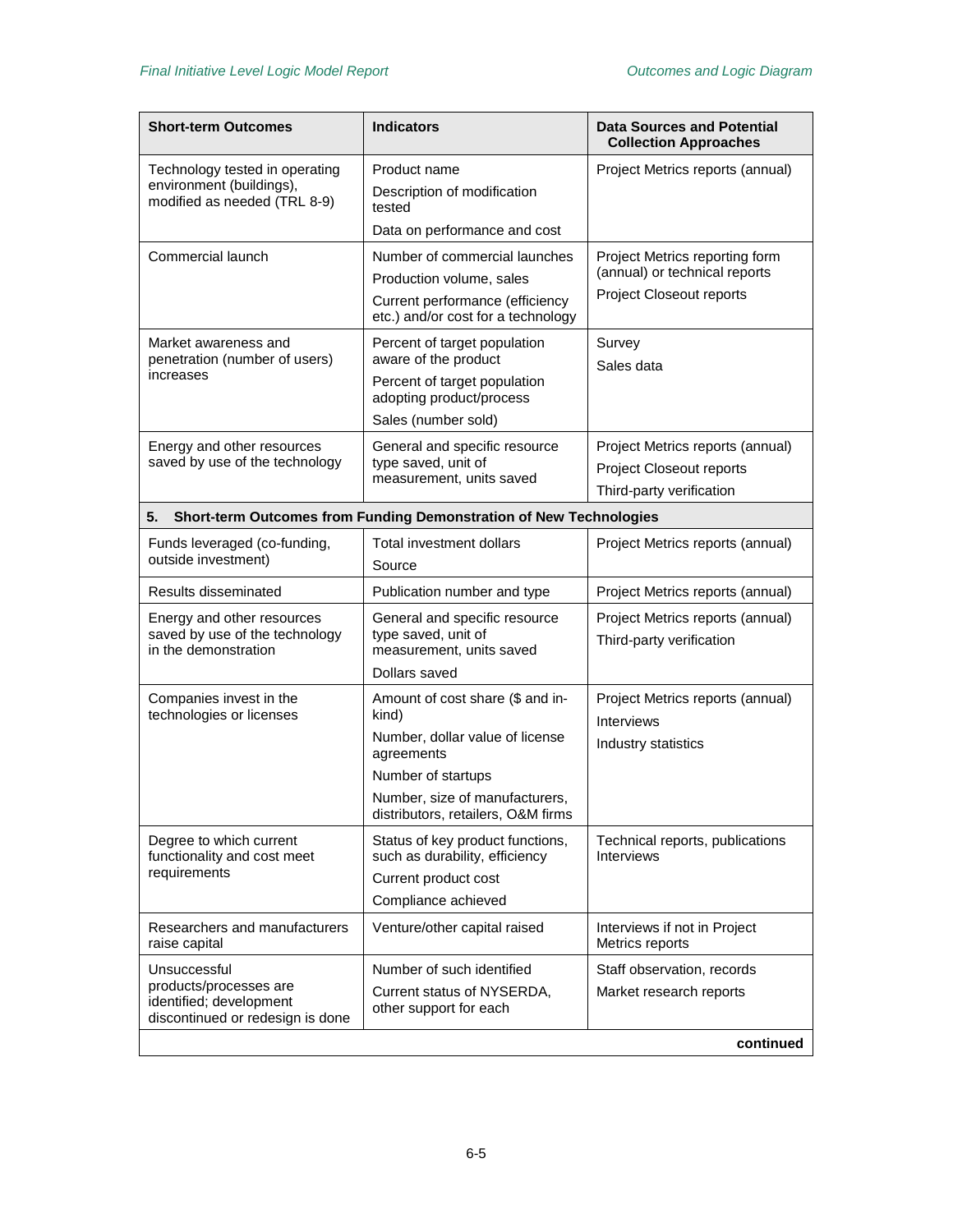| <b>Short-term Outcomes</b>                                                                                              | <b>Indicators</b>                                                                | Data Sources and Potential<br><b>Collection Approaches</b> |
|-------------------------------------------------------------------------------------------------------------------------|----------------------------------------------------------------------------------|------------------------------------------------------------|
| Codes, policies, regulations are<br>influenced                                                                          | List and description of these that<br>have been formalized                       | Interviews if not in Project<br>Metrics reports            |
|                                                                                                                         | Potential number of consumers<br>reached                                         |                                                            |
| Deployment programs provide<br>support for adoption/purchase                                                            | Name of program(s)                                                               | Program staff records, requests<br>for information         |
|                                                                                                                         | Amount of support                                                                |                                                            |
| Market awareness and<br>penetration in New York State of<br>supported products/processes<br>with and without incentives | Percent of target population<br>aware of the product                             | Survey                                                     |
|                                                                                                                         | Percent seeking more<br>information                                              | Sales data                                                 |
|                                                                                                                         | Separating those with incentives<br>from others                                  |                                                            |
|                                                                                                                         | Number sold or adopted                                                           |                                                            |
|                                                                                                                         | Number repeating, expanding<br>purchase/adoption                                 |                                                            |
| Energy and other resources<br>saved by use of the technology,<br>in addition to the demonstration                       | General and specific resource<br>type saved, unit of<br>measurement, units saved | Project Metrics reports (annual)                           |
|                                                                                                                         |                                                                                  | <b>Project Closeout reports</b>                            |
|                                                                                                                         |                                                                                  | Third-party verification                                   |

#### <span id="page-31-0"></span>**Table 6-2: Intermediate-term Outcomes (5+ years), Indicators, and Potential Data Sources**

| <b>Intermediate-term Outcomes</b>                                                                                                           | <b>Indicators</b>                                                                                                                                            | Data Sources and Potential<br><b>Collection Approaches</b>                                      |
|---------------------------------------------------------------------------------------------------------------------------------------------|--------------------------------------------------------------------------------------------------------------------------------------------------------------|-------------------------------------------------------------------------------------------------|
| Technologies and technical<br>solutions (products/processes) in<br>the development pipeline                                                 | Movement of supported<br>technologies in each stage of<br>development<br>Number commercialized                                                               | Analysis of Project Metrics reports<br>Interviews with project<br>participants<br>Expert panels |
| Replication of product/system<br>installation that has been<br>demonstrated                                                                 | Product name<br>Number of replications, size,<br>companies involved                                                                                          | Interviews, if not in Project<br>Metrics reports                                                |
| Supported technologies are<br>commercialized                                                                                                | Number offered commercially<br>Sales of each                                                                                                                 | Project Metrics reports<br>Sales data<br><b>Interviews</b>                                      |
| Supported products/processes<br>further supported (incentivized) by<br>deployment programs                                                  | Product name and supporting<br>program<br>Amount of the incentive                                                                                            | Interviews, if not in Project<br>Metrics reports                                                |
| Increased market penetration of<br>new or improved supported<br>products/processes, with and<br>without support from deployment<br>programs | Separating those with/without<br>deployment support<br>Number of units sold total.<br>number sold in New York<br>Product sales (\$)<br>Recoupment to NYSERDA | Project Metrics reports (annual)<br>Reports from deployment<br>programs<br>Survey               |
| Resources saved by use of the<br>technology                                                                                                 | General and specific resource<br>type saved, unit of measurement,                                                                                            | Project Metrics reports (annual)                                                                |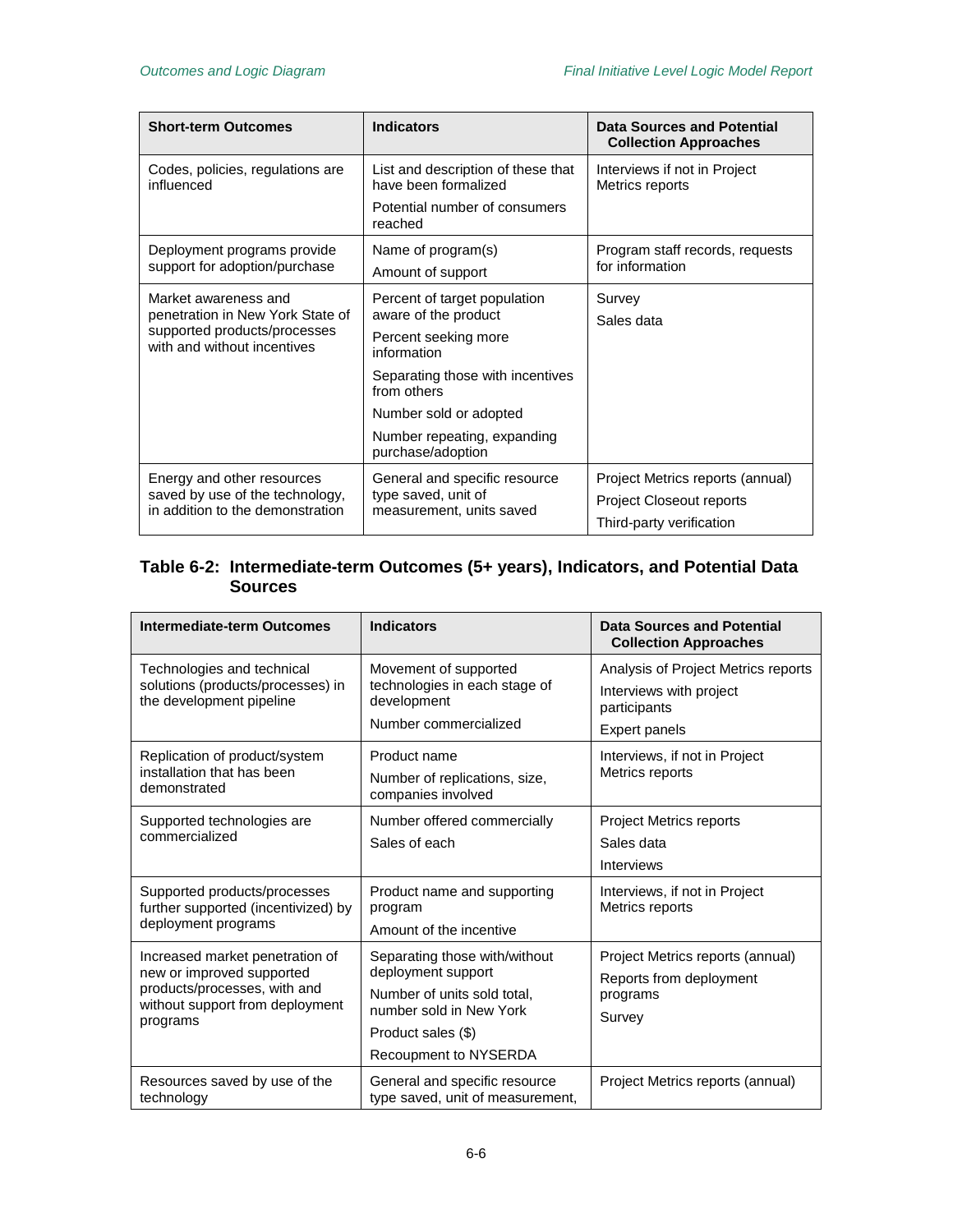units saved

#### <span id="page-32-0"></span>**Table 6-3: Longer-term Outcomes (10+years), Indicators, and Potential Data Sources**

| <b>Longer-term Outcomes</b>                                                     | <b>Indicators</b>                                                                                                                                                                                            | <b>Data Sources and Potential</b><br><b>Collection Approaches</b> |
|---------------------------------------------------------------------------------|--------------------------------------------------------------------------------------------------------------------------------------------------------------------------------------------------------------|-------------------------------------------------------------------|
| Market penetration of new or<br>improved supported<br>products/processes        | Number of units sold total,<br>number sold in New York<br>Percent market share<br>Product sales (\$)<br>Amount owed NYSERDA                                                                                  | Project Metrics reports (annual)<br>Impact assessment study       |
| Jobs created as result of<br>product/process<br>commercialization               | Jobs created (net of jobs<br>displaced) by sector<br>Number of jobs created in New<br><b>York State</b>                                                                                                      | Project Metrics reports (annual)<br>Impact assessment study       |
| Integration of renewable energy                                                 | List instances of integration,<br>describe                                                                                                                                                                   | Interviews if not in Project Metrics<br>reports                   |
| Increased building resilience                                                   | Building/product performance<br>under extreme events compared<br>to baseline building performance                                                                                                            | Interviews if not in Project Metrics<br>reports                   |
| Electric energy savings achieved<br>from improved building stock<br>performance | MWh saved and quantified load<br>reduction                                                                                                                                                                   | Project Metrics reports (annual)<br>Impact assessment study       |
| Electric demand savings achieved<br>from improved building stock<br>performance | kW peak saved and quantified<br>load reduction                                                                                                                                                               | Project Metrics reports (annual)<br>Impact assessment study       |
| Gas energy savings achieved<br>from improved building stock<br>performance      | MMBTU saved and quantified<br>load reduction                                                                                                                                                                 | Project Metrics reports (annual)<br>Impact assessment study       |
| Resources saved: non-energy                                                     | Avoided monetary savings (such<br>as plant expansion)<br>Avoided cost of chemicals, raw<br>materials, water not used, or<br>waste not generated<br>Increased labor productivity or<br>added value to product | Project Metrics reports (annual)<br>Impact assessment study       |
| Resources saved: air emissions                                                  | Reductions in NOX, SOCs, VOCs                                                                                                                                                                                | Project Metrics reports (annual)<br>Impact assessment study       |
| Market penetration of new or<br>improved supported<br>products/processes        | Number of units sold total,<br>number sold in New York<br>Percent market share<br>Product sales (\$)<br>Amount owed NYSERDA                                                                                  | Project Metrics reports (annual)<br>Impact assessment study       |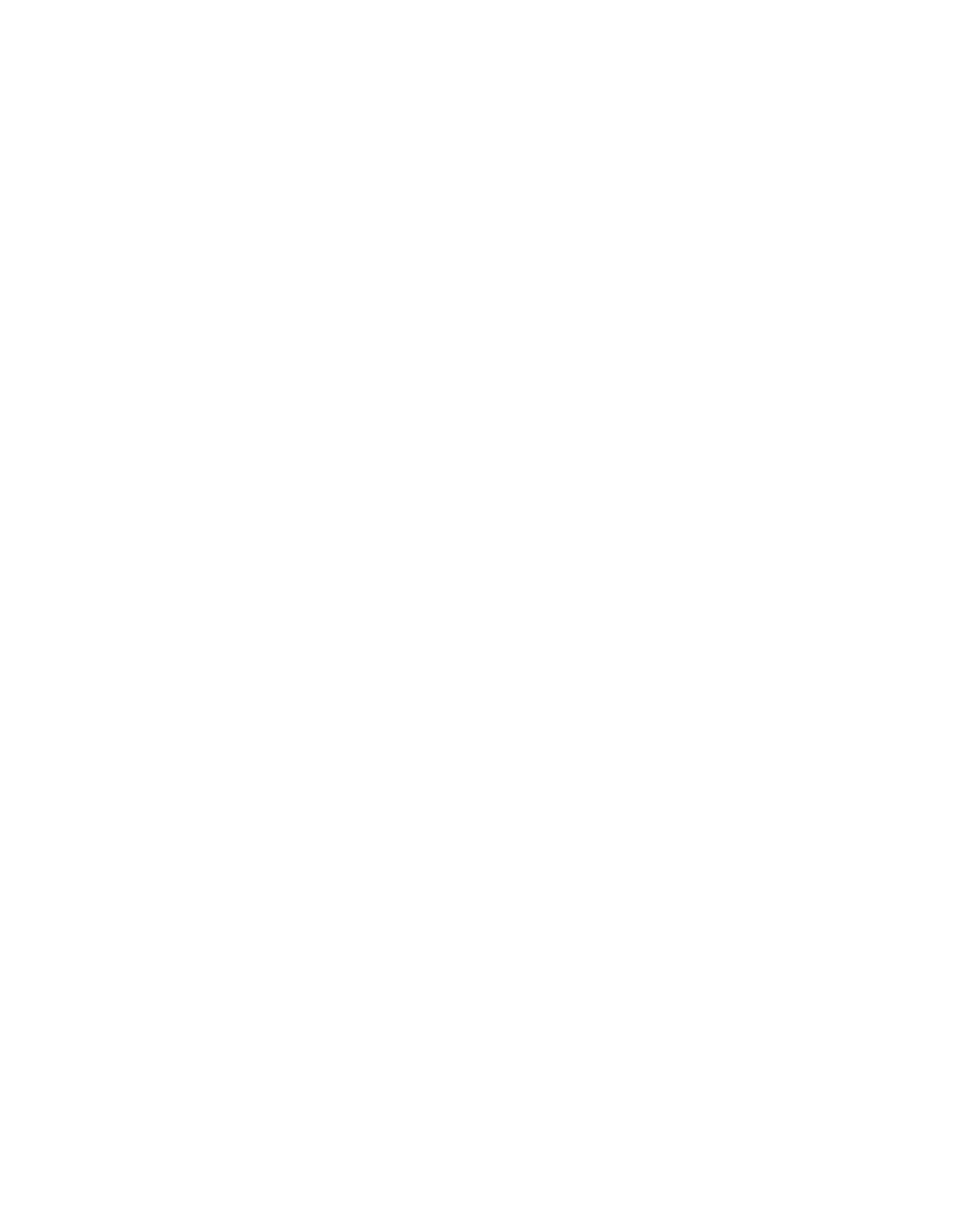# <span id="page-34-0"></span>7 Assumptions About Strategies

This section describes the testable hypotheses or testable assumptions about the program to be explored in the evaluations. These are key evaluation questions about how activities and outputs under this program will lead to desired near-term, intermediate-term, and longer-term outcomes.

- 1. Did the activities and outputs of such activities occur as planned and reach the target audiences?
- 2. Did target audiences react to the outputs as anticipated so the following short-term outcomes occurred?
	- a. Have key research community and industry stakeholders been involved in and supportive of project implementation? Have they added their own resources to the effort?
	- b. Have companies involved in projects received technical and business support?
	- c. Have researchers published their findings?
	- d. Have research applications been proven in concept? Have the projects developed or tested prototypes at a small/laboratory scale?
	- e. Have technologies been tested at larger scale, as components and as part of a larger system? Have these been demonstrated in relevant and actual operating/working environments?
	- f. Have research projects and development projects achieved performance targets and other targets, such as cost targets? Have some faster track products/processes been commercialized?
	- g. Are the recommended Consortium projects, which are part of an integrated solution to known challenges, underway and making technical and business progress?
	- h. Have demonstrations of new technologies resulted in energy or other resource savings, and have demonstrated products/processes achieved larger market penetration?
- 3. Have the changes above led in the intermediate-term and longer-term to further development and commercialization and to reduced challenges to adoption of supported products and processes?
	- a. Has the increased knowledge base about supported technologies and system challenges been used by the relevant constituents?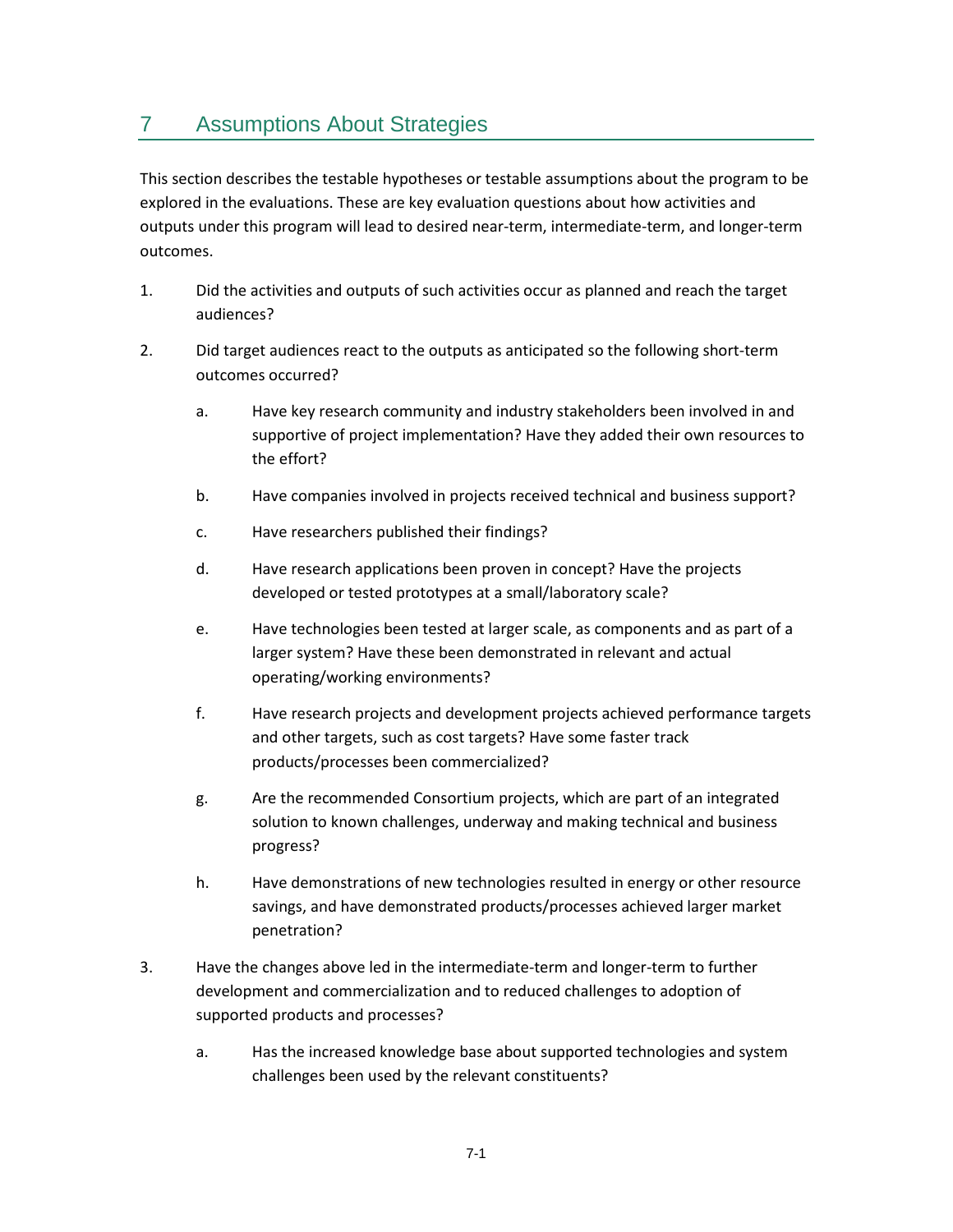- b. How have the recipients of technical and business support benefited from that help?
- c. Has the Technology Development program used lessons learned in projects in its planning and provided lessons learned and project outcomes to relevant R&D and deployment programs?
- d. Have findings of applied research been recognized as useful? Have they been utilized in research or policy, code, or regulation considerations?
- e. Have technologies, products, and measures supported received follow-on funding?
- f. Have technologies in development projects met performance targets and moved closer to commercialization?
- g. Have technologies in research or development or Consortium projects reached commercial scale? Have they been tested in buildings? Have they been commercialized?
- h. Have companies invested in and been able to raise capital for supported technologies?
- i. Have Consortium companies and government deployment programs decided to support adoption of supported technologies?
- j. Have there been increased sales of supported technologies, with and without incentives?
- k. Have supported research results, technologies, and demonstrations of new technologies resulted in energy or other resource savings?
- 4. What important spillover mechanisms should be investigated during research to quantify participant spillover and nonparticipant impacts?
	- a. Have participants repeated an action without further NYSERDA funds/assistance (e.g., continued research and development with other sources of funding, or replicated a demonstration)? Or have participants pursued other consortia or building technologies without NYSERDA funds/assistance due to program influence?

**Causal Mechanisms:** Gained skills, resources, connections, and determination that the action was worthwhile based on the experience funded by NYSERDA; continue to see opportunities.

b. Have nonparticipants become aware of and utilized research results in related or unrelated research and development or supported technologies in markets other than energy efficiency?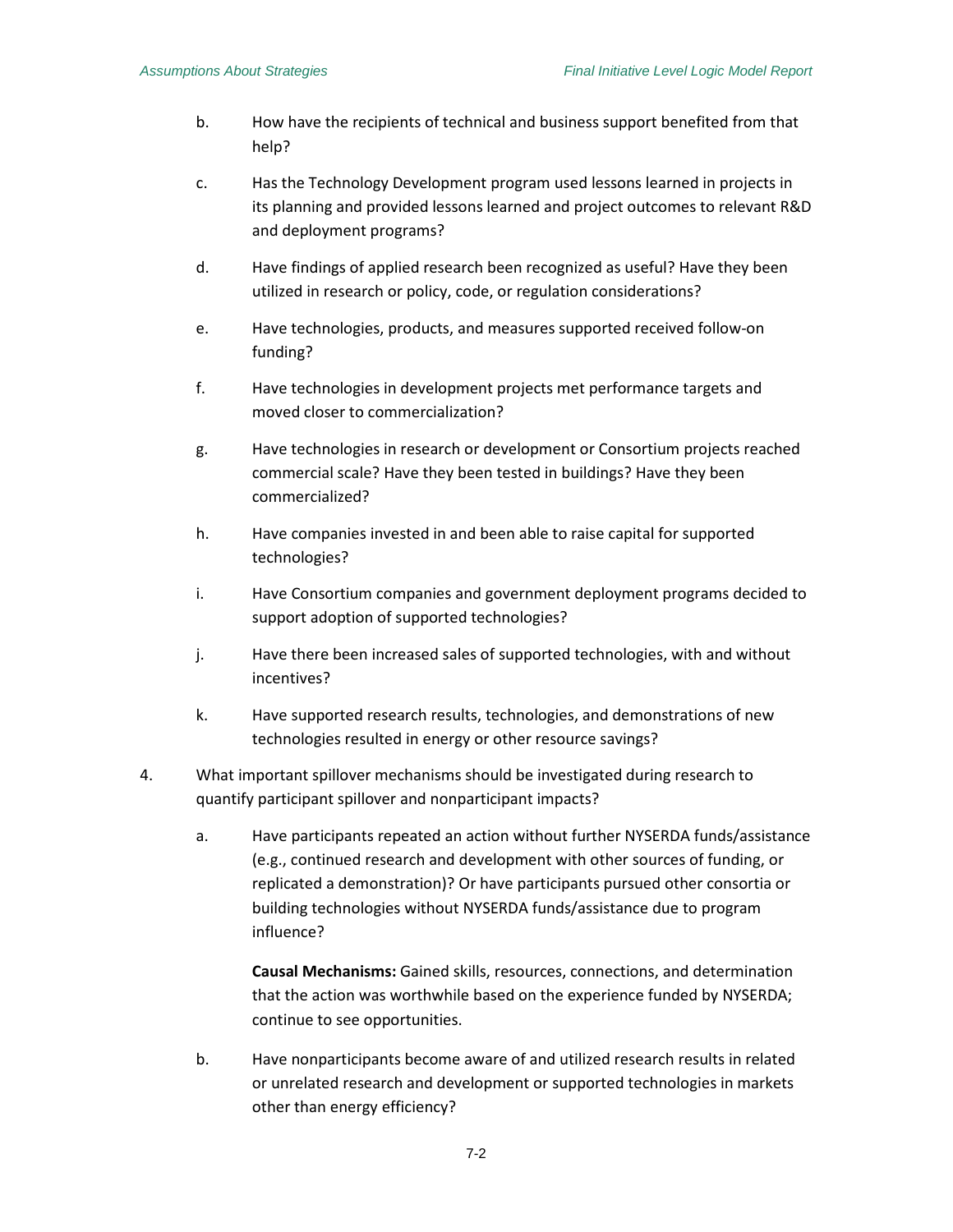**Causal Mechanisms:** Learned personally about "it" and its benefits from interaction with a participant (researcher or market actor), or from NYSERDA staff, publications, or other source, and were persuaded to take the necessary steps and actions; took action, and continue to see opportunities.

c. Has the program directly changed behavioral norms which then cause changes/have an impact on former/current participants and nonparticipants? These would happen when end-users who participate in a demonstration or the Consortium try the technology or integrated approach, confirm that there are enough benefits, and achieve consensus to make it a standard operating procedure for other applications or situations.

**Causal Mechanisms:** The benefits are noticed and incentives strong enough to incentivize changes in the way business is done, and these incentives are selfsustaining.

d. Has the program directly changed general economic equilibrium, which then causes changes/has an impact on former/current participants and nonparticipants?

**Causal Mechanisms:** This would happen only in the unlikely scenario that one or more of supported technologies had large benefits in terms of cost savings, business profits, or jobs.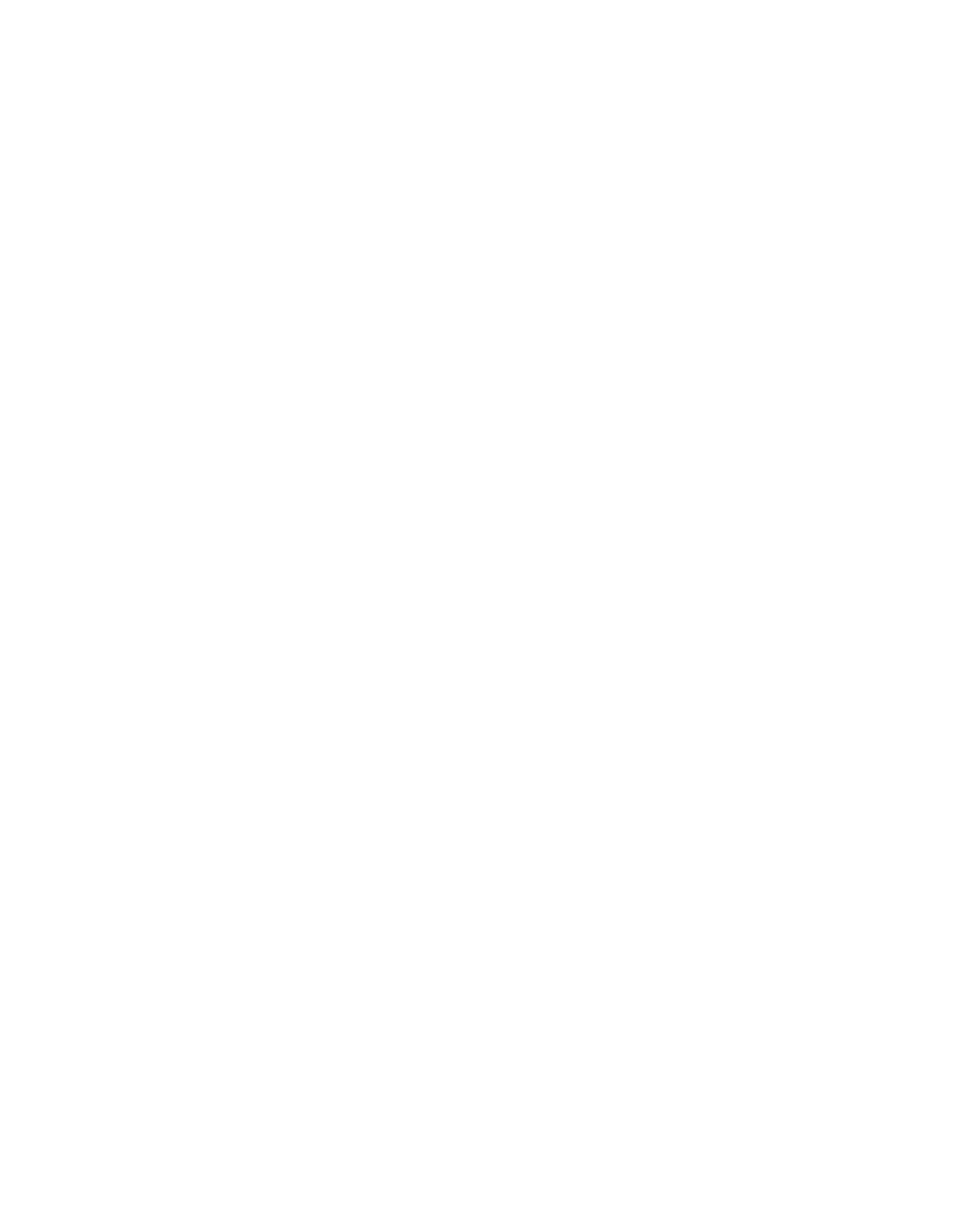<span id="page-38-0"></span>This section describes the influences that are external to the program that may affect the outcomes. These external influences include the economy and other influences over which NYSERDA programs have no direct influence.

# <span id="page-38-1"></span>8.1 General Economic Conditions, Including Cost of Energy

The cost of energy varies depending in large part on supply and demand. When the cost of energy is low, incentives to be more efficient in energy use are low. More generally, the health of the economy influences income levels for all sectors of the economy. During times of recession when income falls, industry investment and consumer spending also fall. This is particularly true for high-risk investment and purchases with higher up-front costs. Historically, research and energy efficiency investments have suffered in economic downturns.

## <span id="page-38-2"></span>8.2 State, Federal, and Local Government Regulations and Policies

State, federal and local government regulations can shape the market's focus on different energy-related issues, technologies, and strategies through taxation, subsidies, regulations, codes and standards, local citing requirements and code inspection, government procurement, and government demand side programs. The incentives these put in the system may stimulate or hinder investment and progress in research, development, and deployment of new technologies.

## <span id="page-38-3"></span>8.3 Technology Characteristics and Competing Technologies

The nature of technologies and their markets differ. In some cases, development or deployment may be slow, for example if there is technical complexity and a lack of delivery infrastructure. Even if the nature of the technology means a reasonably quick development-to-adoption cycle, market penetration may not occur. Sometimes, despite the program's best efforts to select projects to develop and demonstrate technologies with promise, and work with consortia designed to overcome system-level challenges, other development efforts may encounter fewer technical hurdles and competitive market forces may bring to market a new technology that better suits customer needs. It also is possible that supporting technologies may become available and market conditions change to enhance the likelihood of success of some funded technologies.

### <span id="page-38-4"></span>8.4 Social and Cultural Norms

Individuals and groups have beliefs, attitudes, and ways of doing and behaving based on social and cultural norms they have learned. These change slowly unless an event compels change.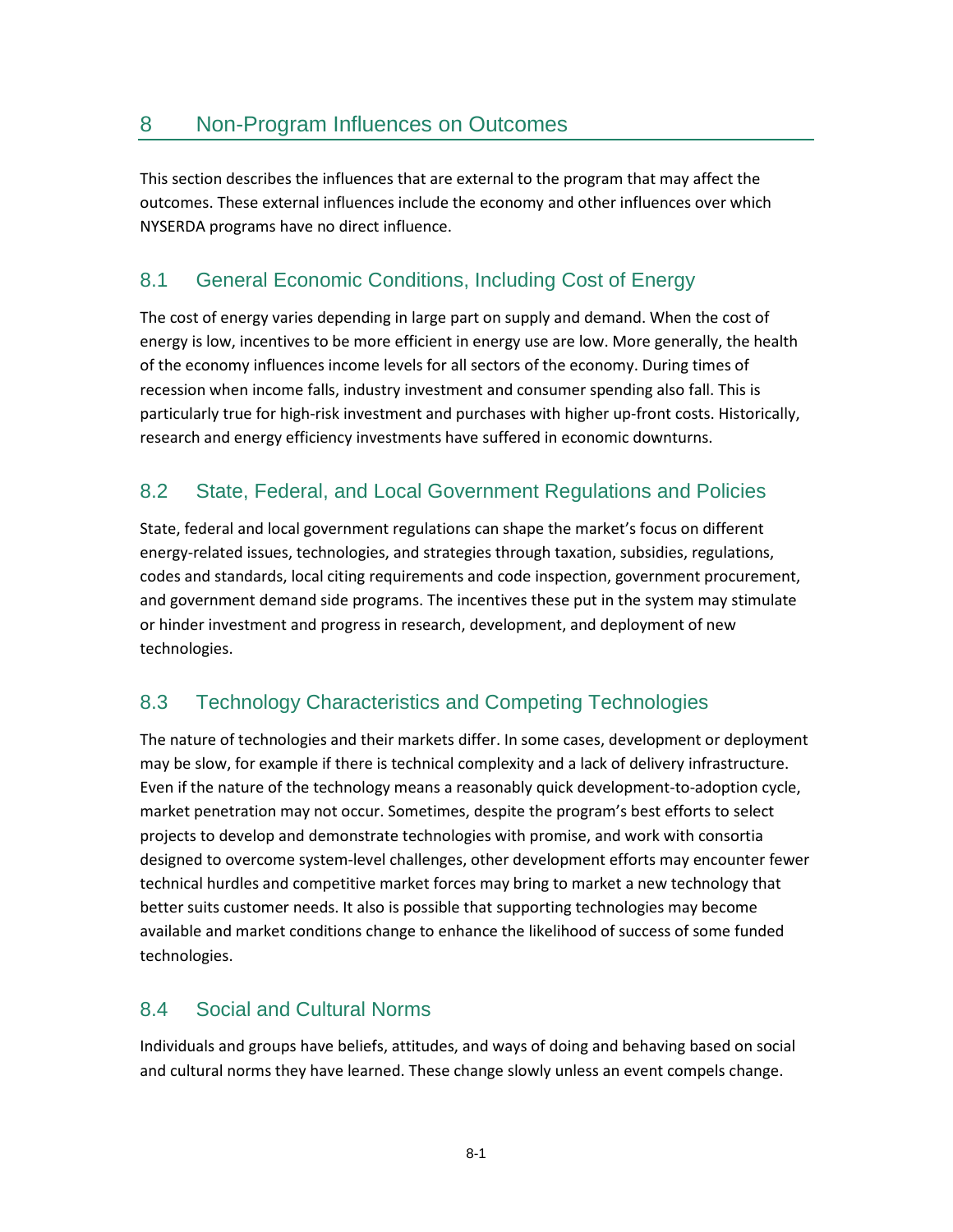#### <span id="page-39-0"></span>8.5 Success of Deployment and Other Related Programs

The success of the Technology Development program depends, in part, on the design, funding, and success of related programs administered by NYSERDA and others. If budget cuts or changing priorities at the federal or state levels reduce spending on programs (e.g., for NYSERDA Deployment programs or the energy technology research, development, and deployment programs of the U.S. Department of Energy), or implementation is not successful, it would make it more difficult for the program being evaluated to be successful. Collaboration with related programs, such as NYSERDA's ETAC program, makes longer-term success more likely.